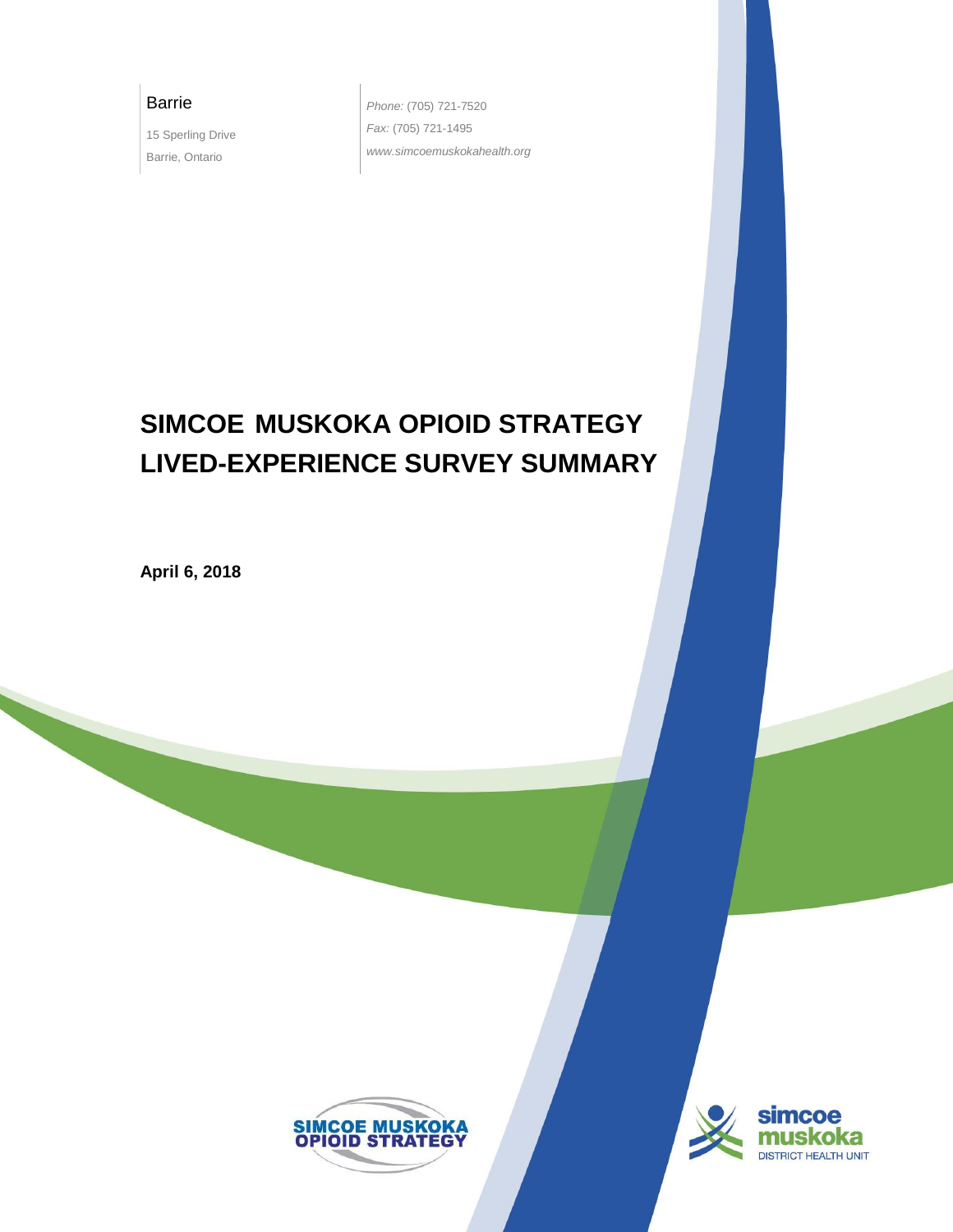# TABLE OF CONTENTS

| A. Other key problems respondents feel are leading to opioid misuse, addiction, and overdose in the community $16$ |  |
|--------------------------------------------------------------------------------------------------------------------|--|
| B. Other ways respondents feel would be helpful to address the opioid crisis in the community  18                  |  |
|                                                                                                                    |  |
|                                                                                                                    |  |
|                                                                                                                    |  |
|                                                                                                                    |  |
|                                                                                                                    |  |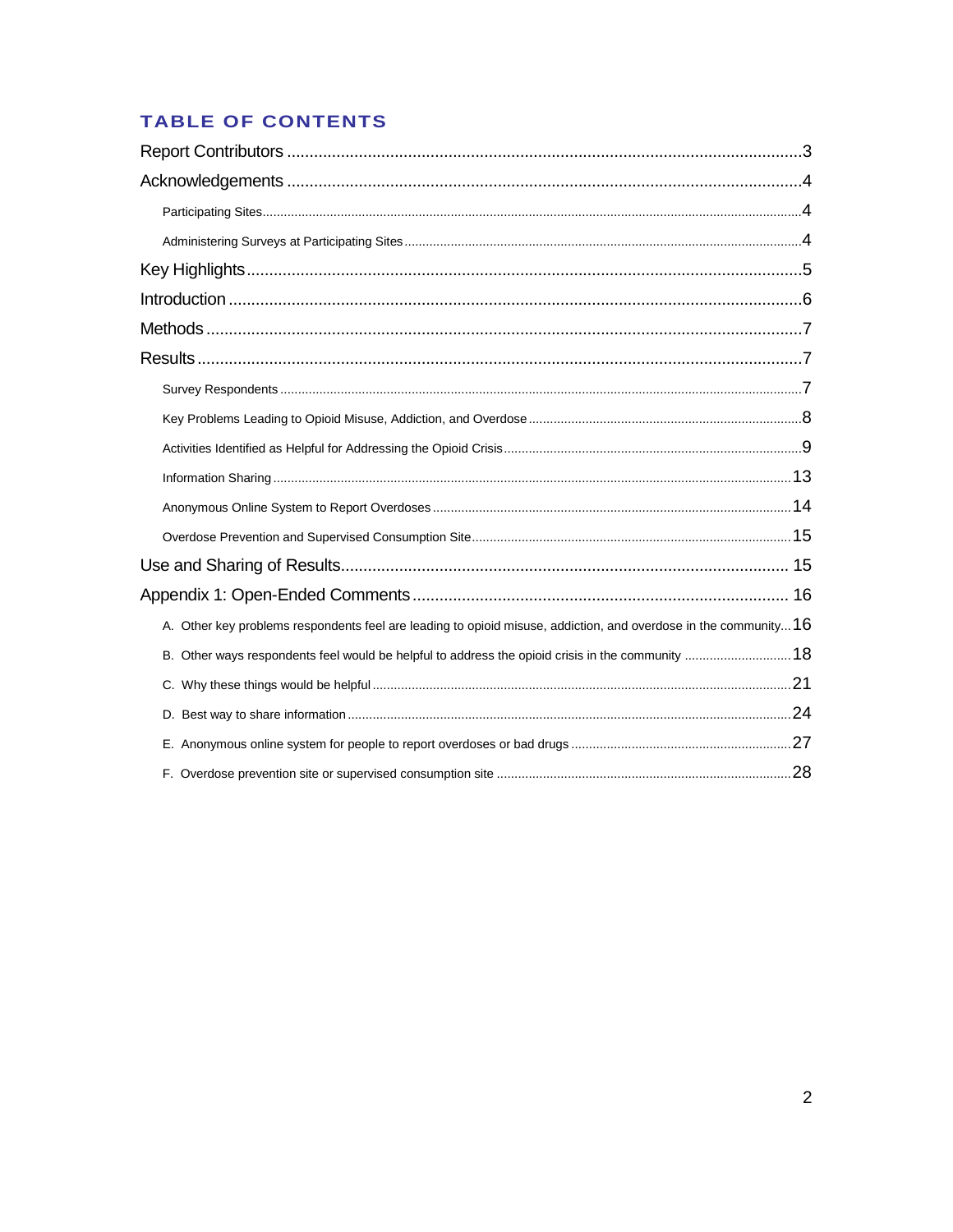# <span id="page-2-0"></span>**REPORT CONTRIBUTORS**

Casey Hirschfeld, Research Analyst, Simcoe Muskoka District Health Unit

Dr. Lisa Simon, Associate Medical Officer of Health, Simcoe Muskoka District Health Unit

Janice Greco, Injury and Substance Misuse Prevention Program Manager, Simcoe Muskoka District Health Unit

Sara Peddle, Executive Director, David Busby Street Centre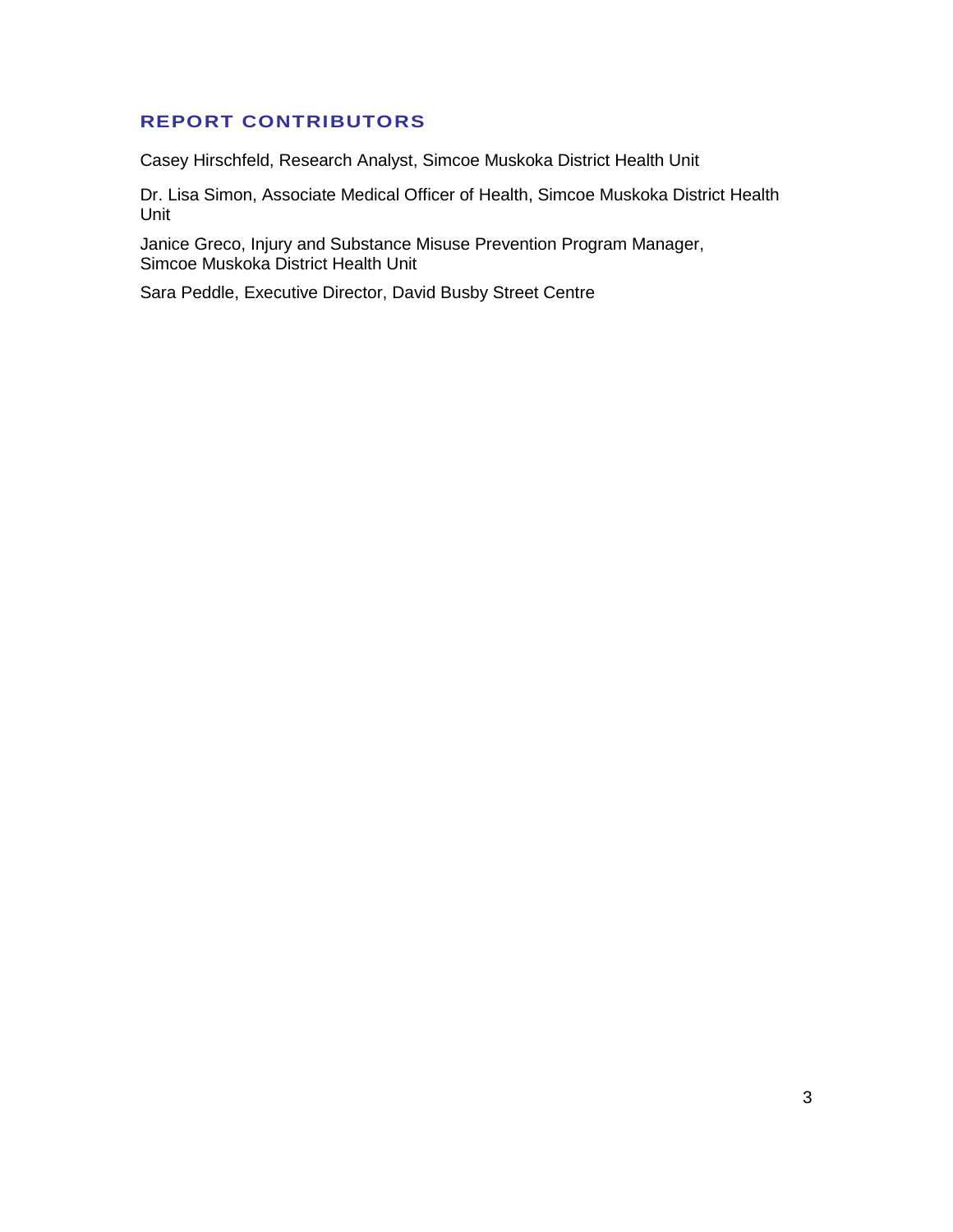# <span id="page-3-0"></span>**ACKNOWLEDGEMENTS**

We would like to recognize the survey participants; the agencies who supported the survey to be conducted at their site; and those who helped administer the surveys at participating sites.

## <span id="page-3-1"></span>**Participating Sites**

The Barrie Chronic Pain Clinic Caring Supporting Participating Canadian Mental Health Association of Simcoe Canadian Mental Health Association of Muskoka Parry Sound David Busby Street Centre Georgian Bay Clinic Guest House Krasman Centre Lighthouse My Sister's Place Ontario Works Orillia Youth Centre at St. Andrews Rosewood

## <span id="page-3-2"></span>**Administering Surveys at Participating Sites**

- Injury and Substance Misuse Prevention Program of the Simcoe Muskoka District Health Unit
- The Gilbert Centre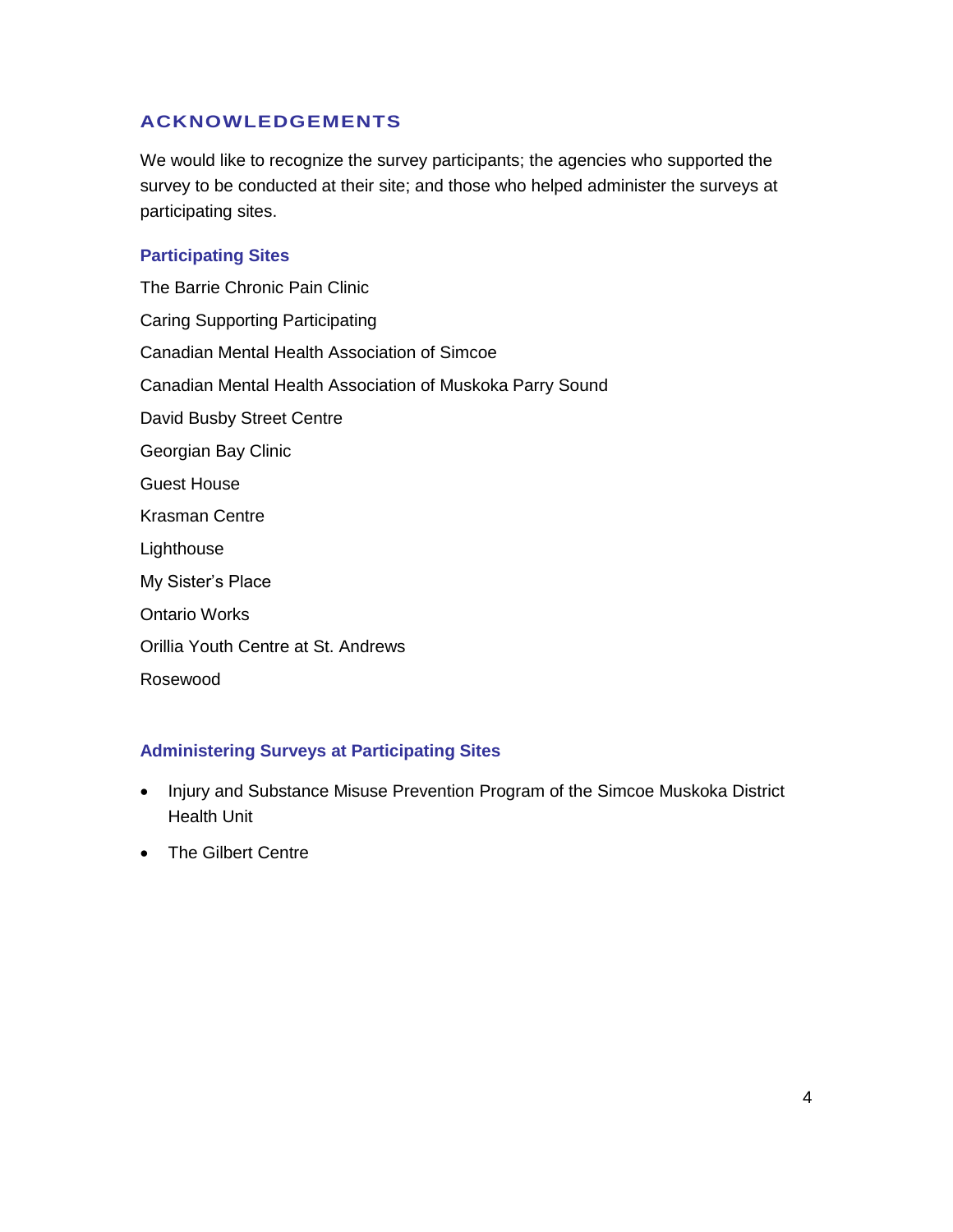# <span id="page-4-0"></span>**KEY HIGHLIGHTS**

- A total of 89 completed surveys were received.
- The majority of respondents were from Simcoe County (80.9%), 9.0% were from District of Muskoka, and 10.1% were from elsewhere or unknown.
- Over half of respondents had personally used opioids (55.1%), 29.2% had a close personal relationship with someone who has used opioids, and 10.1% identified with both.
- The key problems respondents felt were leading to opioid misuse in the community were mental health/illness (67.4%), past and/or current trauma (67.4%), and easy access to opioids (62.9%).
- The top activities identified as helpful to address the opioid crisis in the community include: improving access to addiction and treatment (78.7%), decreasing stigma (76.4%), addressing root causes of opioid misuse and addiction (68.5%), increasing awareness of harm reduction strategies for people who use opioids (67.4%), increasing healthcare providers' knowledge of non-opioid treatment for pain (58.4%), and developing an anonymous online system for individuals to report overdoses or potential bad drugs (58.4%).
- The most commonly identified method for information sharing with people who use drugs was social media (69.3%), with Facebook being the most common platform identified.
- Sixty percent of respondents (60.2%) felt the community would use an anonymous online system for reporting overdoses or bad drugs.
- Nearly two-thirds of respondents (64.0%) felt the community would use an overdose prevention site or supervised consumption site.
- The findings of the survey are in alignment with the draft work plans for the Simcoe Muskoka Opioid Strategy (SMOS). This report will inform SMOS in the following ways:
	- $\circ$  To help prioritize certain activities over others (i.e. those that were cited as most helpful by respondents),
	- $\circ$  To tailor activities based on the feedback (e.g., the best communication channels to use), and
	- $\circ$  To decide whether or not to proceed with certain activities (e.g., anonymous online system for reporting).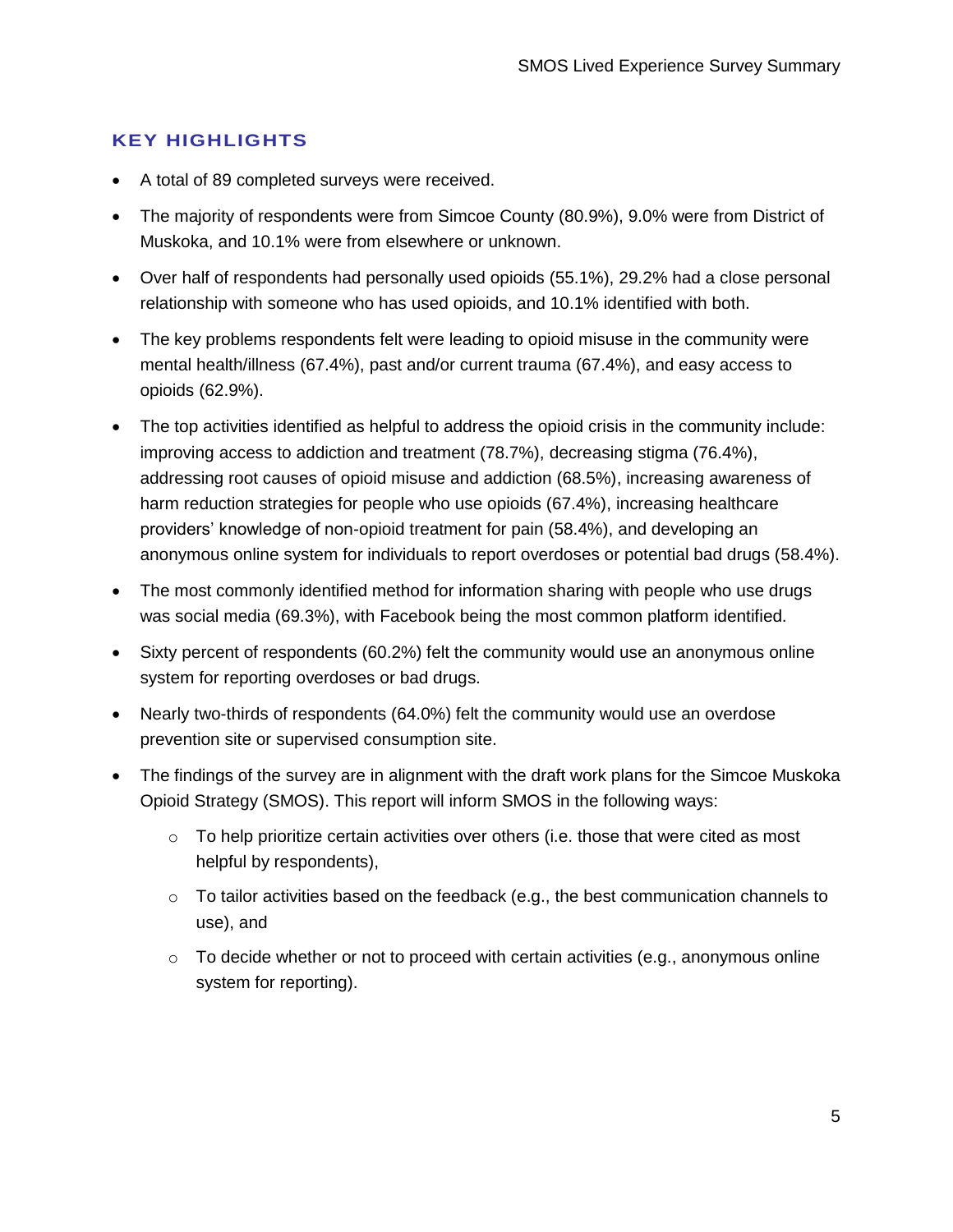# <span id="page-5-0"></span>**INTRODUCTION**

The Simcoe Muskoka Opioid Strategy (SMOS) is a multi-sector collaboration aiming to reduce opioid-related harms in Simcoe and Muskoka. It is doing so by developing a comprehensive region-wide strategy, organized by the following pillars: Prevention, Treatment, Harm Reduction, Enforcement, Emergency Management, Data & Evaluation, and Lived Experience (see [Figure](#page-5-1)  [1\)](#page-5-1).

<span id="page-5-1"></span>Figure 1. SMOS Structure



# **Simcoe Muskoka Opioid Strategy**

The SMOS Lived Experience Survey was led by the Simcoe Muskoka District Health Unit (SMDHU) and the David Busby Street Centre, with contributions from the Steering Committee of SMOS. The purpose of the survey was to engage those with lived experience of opioid use for their perspectives on community needs, to help inform the work plans of SMOS. The objectives of the survey were:

- To identify lived experience perspectives on key problems leading to the opioid crisis in the community.
- To obtain feedback from those with lived experience on ways to address the opioid crisis in the community (what and why).
- To determine the perspective of those with lived experience on the best way to share information with people using drugs.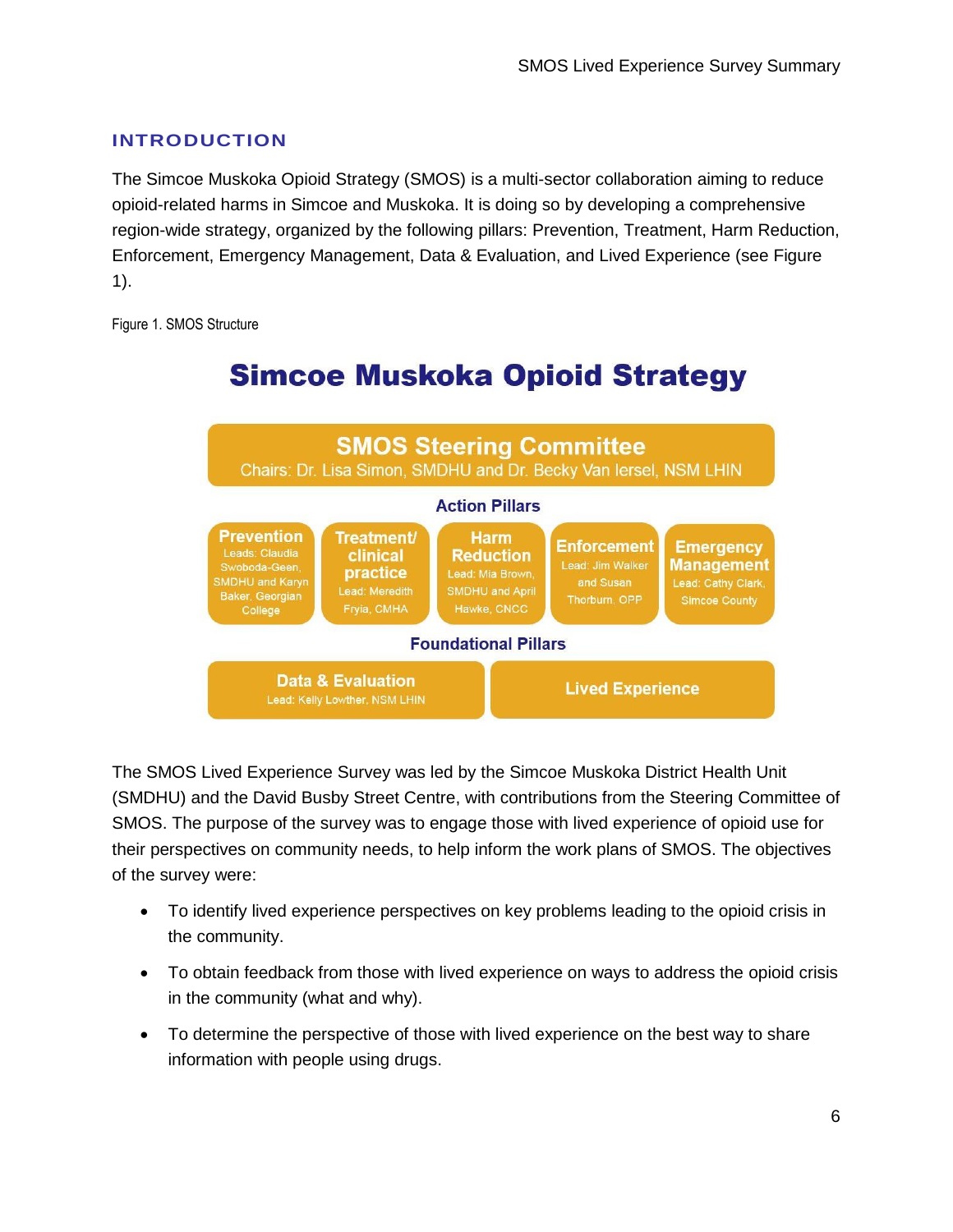# <span id="page-6-0"></span>**METHODS**

This survey was administered between February  $20<sup>th</sup>$  and March  $2<sup>nd</sup>$ , 2018 using face-to-face interviewer administered surveys (in person) to individuals, including both youth and adults, with lived experience of opioid use, defined in this survey as:

- Illicit opioid use or prescription opioid misuse (currently or in the past) and
- Close personal relationships with people with illicit opioid use or prescription opioid misuse (currently or in the past).

The sampling methodology used was a convenience sample; surveys were administered at participating agencies that work with people with lived experience of opioid use. Surveys were administered by trained interviewers from those agencies, or from SMDHU or The Gilbert Centre. Informed consent was received from each participant. A \$10 gift card from either Tim Hortons or President's Choice was offered to participants as an incentive. Both quantitative and qualitative data were analyzed using Microsoft Excel 2013.

# <span id="page-6-1"></span>**RESULTS**

In total, 89 SMOS Lived Experience Surveys were completed and returned to SMDHU.

## <span id="page-6-2"></span>**Survey Respondents**

The demographic characteristics of survey respondents are presented in [Table 1](#page-6-3) and [Table 2.](#page-7-1) The majority (80.9%) of survey respondents were from Simcoe County and 9.0% were from the District of Muskoka (see [Table 1\)](#page-6-3). Over half of respondents had personally used opioids (55.1%), 29.2% had a close personal relationship with someone who had used opioids, and 10.1% identified with both (see [Table 2\)](#page-7-1). In addition, the type of site that surveys were completed at is summarized in [Table 3,](#page-7-2) with 36.0% of surveys completed at community service providers, 22.5% at addictions programs, 20.0% at shelters, and 12.4% at pain clinics.

| <b>Census District</b> | #  | %       |
|------------------------|----|---------|
| Simcoe County          | 72 | 80.9%   |
| District of Muskoka    | 8  | $9.0\%$ |
| Outside Simcoe Muskoka | 3  | 3.4%    |
| Unknown                | 6  | 6.7%    |

<span id="page-6-3"></span>Table 1 Census district of respondent (N=89)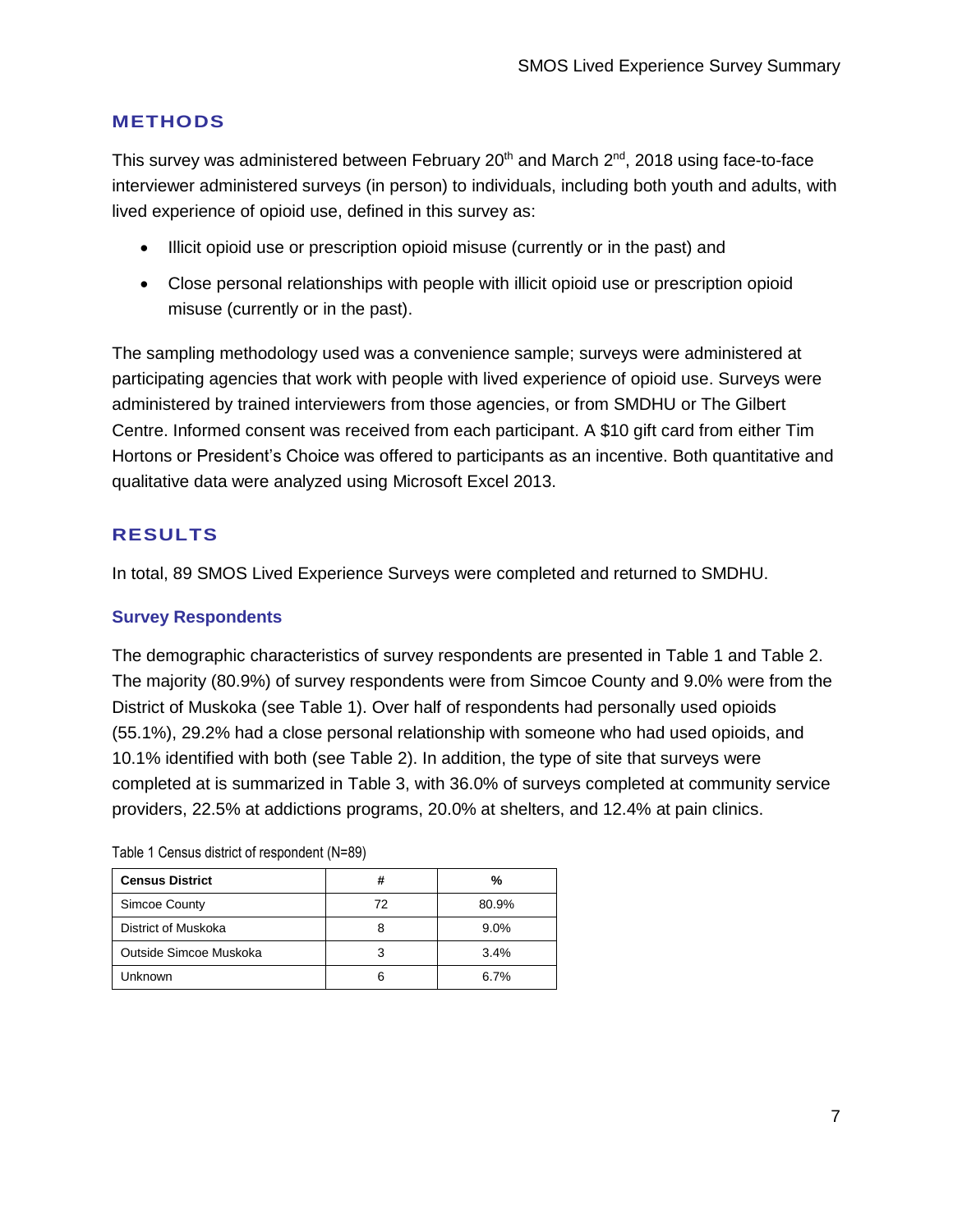#### <span id="page-7-1"></span>Table 2. Respondent type (N=89)

| <b>Respondent type</b>                                                       | #  | %     |
|------------------------------------------------------------------------------|----|-------|
| Respondent has personally used opioids                                       | 49 | 55.1% |
| Respondent has close personal relationship with someone who has used opioids | 26 | 29.2% |
| <b>Both</b>                                                                  | 9  | 10.1% |
| Unknown                                                                      |    | 5.6%  |

<span id="page-7-2"></span>Table 3 Type of site where surveys were completed (N=89)

| <b>Census District</b>             | #  | %     |
|------------------------------------|----|-------|
| <b>Community Service Providers</b> | 32 | 36.0% |
| <b>Addictions Programs</b>         | 20 | 22.5% |
| <b>Shelters</b>                    | 18 | 20.2% |
| Pain Clinics                       | 11 | 12.4% |
| Unknown                            | 8  | 9.0%  |

## <span id="page-7-0"></span>**Key Problems Leading to Opioid Misuse, Addiction, and Overdose**

All 89 respondents identified the key problems they felt were leading to opioid misuse, addiction, and overdose in the community (see [Table 4\)](#page-8-1). The five most commonly identified problems were mental health/illness (67.4%), past and/or current trauma (67.4%), easy access to opioids (62.9%), medical prescribing of opioids (59.6%), and knowing other people who do drugs (53.9%). Following closely behind were lack of treatment for addictions (52.8%) and lack of treatment for pain (aside from opioids; 52.8%).

Forty respondents provided a comment, of which 1 was indiscernible. From the remaining comments, eight themes emerged. The themes overlapped with the close-ended answer options; however, respondents were able provide further elaboration. Themes include easy access to opioids (n=17), mental health and social risk factors (n=9), access to resources and services (n=7), treatment for pain and addictions (n=7), opioid awareness and education (n=6), boredom  $(n=5)$ , enforcement  $(n=3)$ , and stigma against people who use opioids  $(n=2)$ . The top two themes are described below in more detail.

Respondents who felt easy access to opioids was a key problem identified that opioids are over prescribed and easy to get from physicians, easy to get on the streets, found in other street drugs, and prescription medications are not discarded when individuals pass away. Mental health and social risk factors identified as a key problem included mental health, abuse, neglect, involvement in the sex trade, unemployment, and social factors such as peer pressure and the desire to fit in. A full list of comments received can be found in Appendix 1.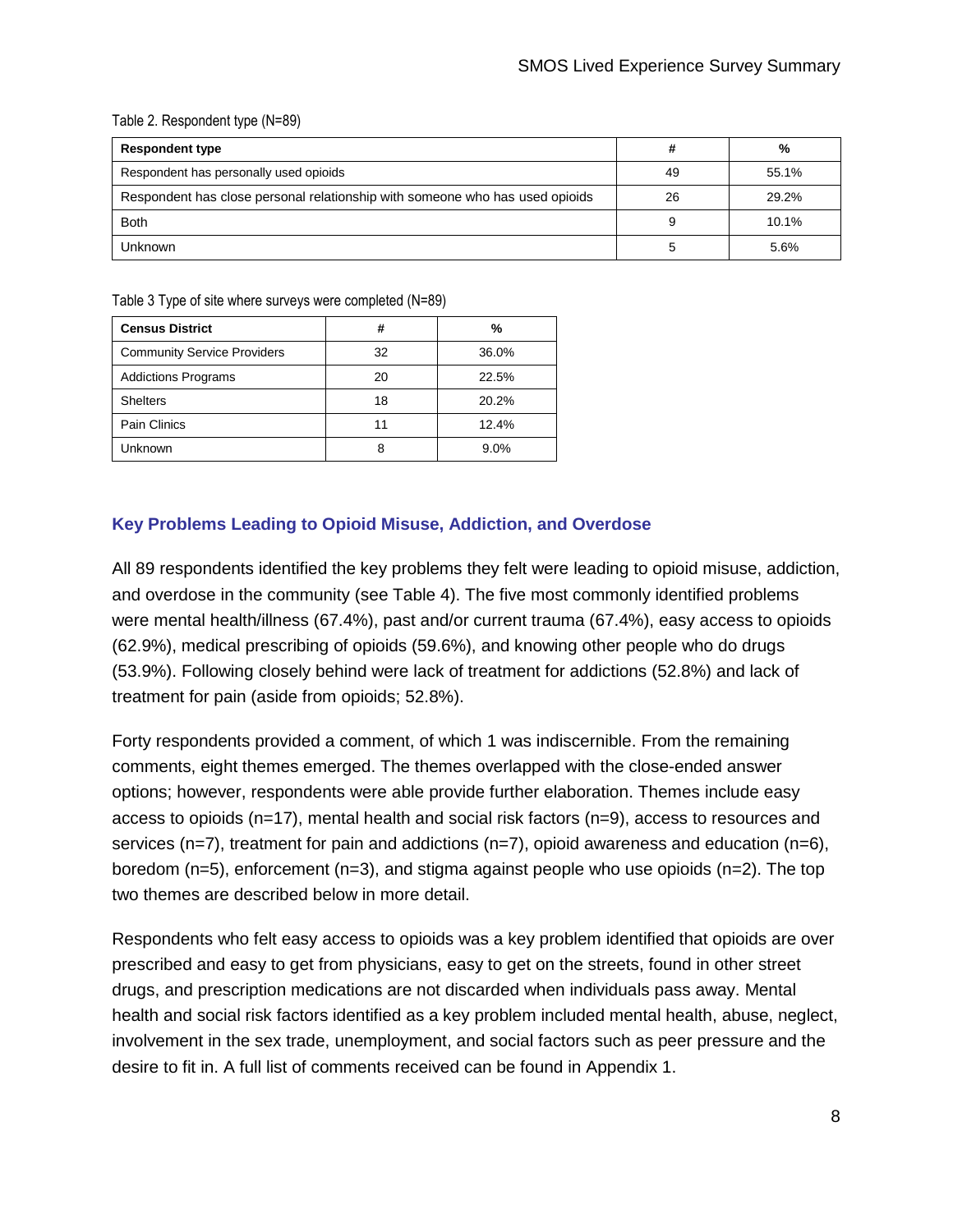#### <span id="page-8-1"></span>Table 4. Key problems (N=89)

| <b>Key Problem</b>                                                                 | #  | $\frac{9}{6}$ |
|------------------------------------------------------------------------------------|----|---------------|
| Mental health/illness                                                              | 60 | 67.4%         |
| Past and/or current trauma                                                         | 60 | 67.4%         |
| Easy access to opioids                                                             | 56 | 62.9%         |
| Medical prescribing of opioids                                                     | 53 | 59.6%         |
| Knowing other people who use drugs                                                 | 48 | 53.9%         |
| Lack of treatment for addictions                                                   | 47 | 52.8%         |
| Lack of treatment for pain (aside from opioids)                                    | 47 | 52.8%         |
| Fentanyl contamination of street drugs                                             | 42 | 47.2%         |
| Poverty                                                                            | 41 | 46.1%         |
| Homelessness                                                                       | 41 | 46.1%         |
| Stigma against people who use drugs                                                | 39 | 43.8%         |
| Lack of awareness on the harms of opioid misuse                                    | 38 | 42.7%         |
| Lack of safe and affordable housing                                                | 36 | 40.5%         |
| Lack of enforcement against people who deal drugs                                  | 28 | 31.5%         |
| Lack of supervised consumption sites                                               | 27 | 30.3%         |
| Criminalization of people who use drugs                                            | 26 | 29.2%         |
| Lack of data on impacts of opioid use locally                                      | 19 | 21.4%         |
| Lack of naloxone                                                                   | 17 | 19.1%         |
| Lack of Emergency Management Plan for responding to mass opioid overdose incidents | 16 | 18.0%         |
| Other (please specify):                                                            | 40 | 44.9%         |

# <span id="page-8-0"></span>**Activities Identified as Helpful for Addressing the Opioid Crisis**

Activities identified as helpful for addressing the opioid crisis in the community are summarized in [Table 5.](#page-10-0) Overall, the top 5 activities respondents identified included: improving access to addiction treatment (78.7%), decreasing stigma (76.4%), addressing root causes of opioid misuse and addiction (68.5%), increasing awareness of harm reduction strategies for people who use opioids (67.4%), and – both identified by the same proportion of respondents – increasing healthcare providers' knowledge of non-opioid treatment for pain (58.4%) and developing an anonymous online system for individuals to report overdoses or potential bad drugs (58.4%).

Activities identified as helpful for addressing the opioid crisis in the community have been further broken down by SMOS work plan pillar (see [Table 6\)](#page-11-0). The top activity identified as helpful for addressing the opioid crisis in the community for each pillar included:

 Data and Information Sharing: developing an anonymous online system for individuals to report overdoses or potential bad drugs (58.4%)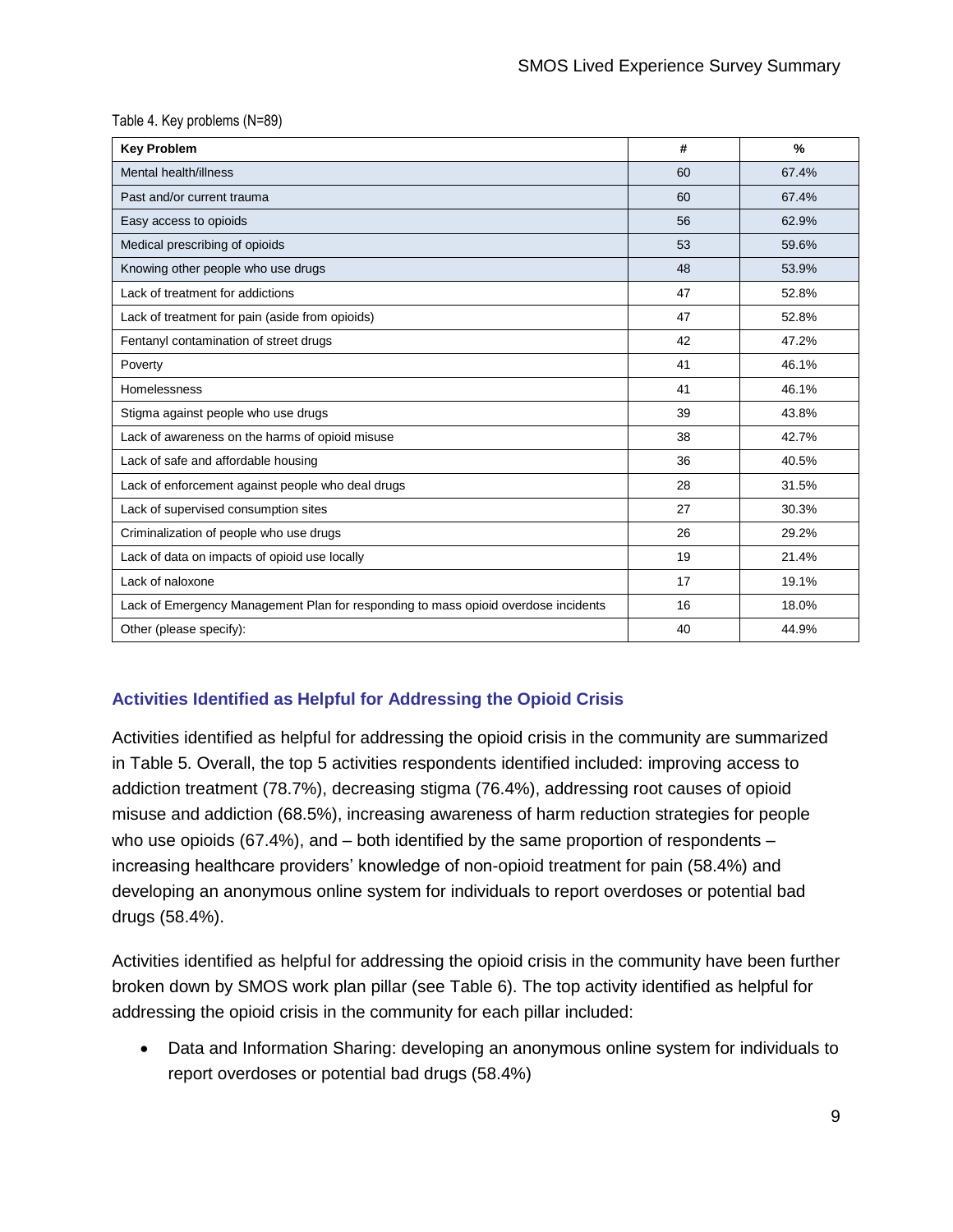- Emergency Response: developing a plan for a rapid coordinated response to a large number of opioid overdoses (53.9%; please note that this pillar only had one activity included within the survey)
- Enforcement: considering what role police should or should not play at an overdose (53.9%)
- Harm Reduction: decreasing stigma (76.4%)
- Prevention: addressing root causes of opioid misuse and addiction (68.5%)
- Treatment: improving access to addiction treatment (78.7%)

In addition, 32 respondents provided a comment, of which one was indiscernible and two others did not provide an answer to the question. From the remaining comments, six themes emerged. Similar to the previous section, the themes overlapped with the close-ended answer options; however, respondents were able to provide further elaboration. Themes include enforcement  $(n=14)$ , access to resources and services  $(n=12)$ , treatment for pain and addictions  $(n=11)$ , stigma against people who use opioids (n=5), opioid awareness and education (n=11), and information and data sharing (n=5). The top two themes are described below in more detail.

The enforcement theme included comments regarding less criminal charges for those using opioids, diversion programs, and no judgement, while others spoke to the need for stiffer penalties, enforcement at schools, and bag searches in shelters. The access to resources and services theme included comments such as the need to connect people to services, and the need for services such as street outreach, crisis lines, different types of support groups, and safe injection sites. A full list of comments received can be found in Appendix 1.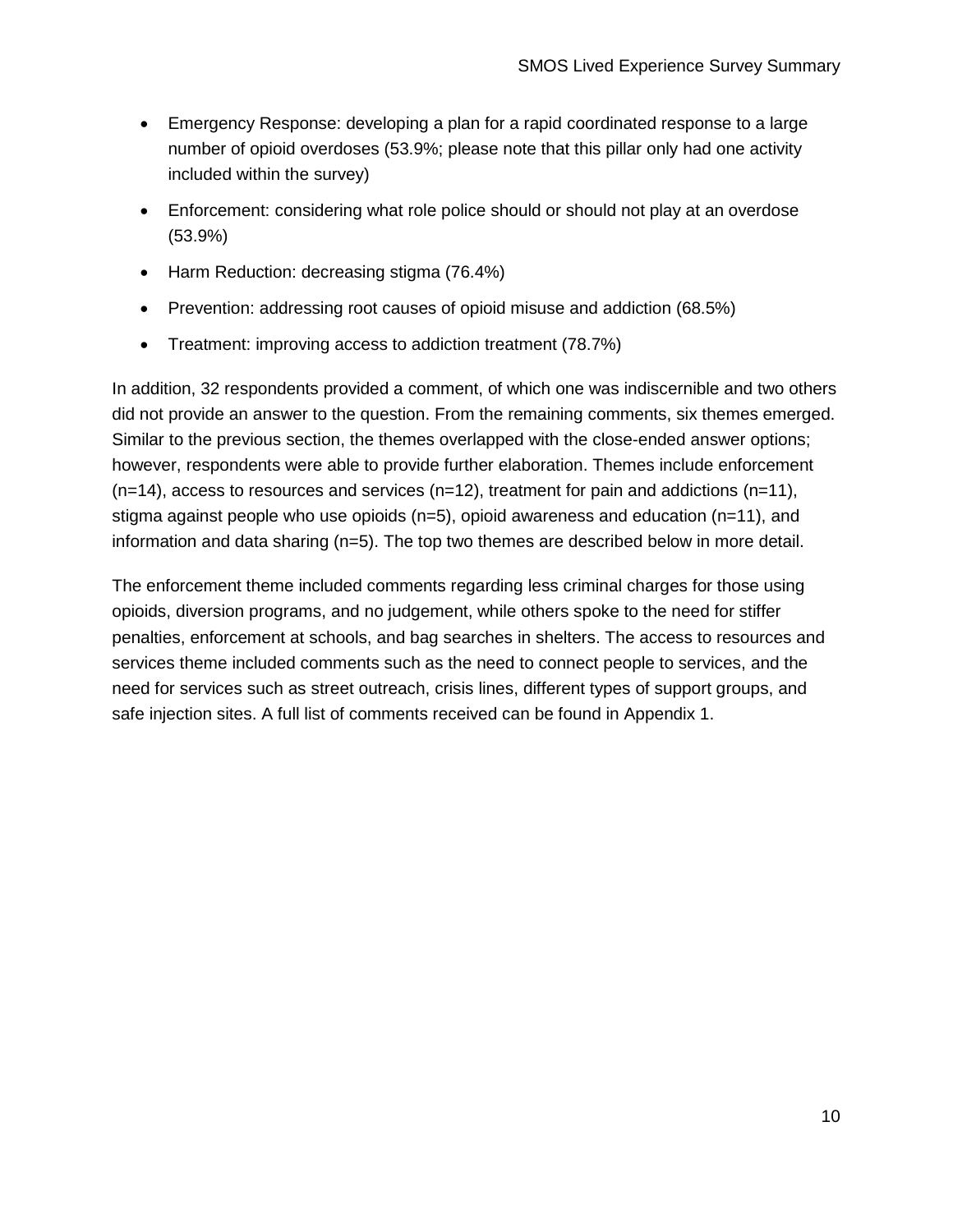<span id="page-10-0"></span>

| Pillar                       | <b>Activity</b>                                                                                                           | #  | $\%$  |
|------------------------------|---------------------------------------------------------------------------------------------------------------------------|----|-------|
| Treatment                    | Improve access to addiction treatment                                                                                     | 70 | 78.7% |
| Harm Reduction               | Decrease stigma (i.e. interactions with healthcare providers, police, general public)                                     | 68 | 76.4% |
| Prevention                   | Address root causes of opioid misuse and addiction: poverty, mental health, early childhood development, parenting, other | 61 | 68.5% |
| <b>Harm Reduction</b>        | Increase awareness of harm reduction strategies for people who use opioids                                                | 60 | 67.4% |
| Treatment                    | Increase healthcare providers' knowledge of non-opioid treatment for pain                                                 | 52 | 58.4% |
| Data and Information Sharing | Develop an anonymous online system for individuals to report overdoses or potential bad drugs                             | 52 | 58.4% |
| Prevention                   | Engage target populations (e.g. lived experience, youth, seniors)                                                         | 51 | 57.3% |
| Prevention                   | Raise awareness on the harms of opioid misuse                                                                             | 49 | 55.1% |
| Data and Information Sharing | Develop a website to publicly share information about the local opioid situation and available services                   | 49 | 55.1% |
| Harm Reduction               | Increase access to other harm reduction services (e.g., needle exchange supplies and drug testing strips)                 | 48 | 53.9% |
| Enforcement                  | Consider what role police should or should not play at an overdose                                                        | 48 | 53.9% |
| Emergency response           | Develop a Plan for a rapid coordinated response to a large number of opioid overdoses                                     | 48 | 53.9% |
| Treatment                    | Increase healthcare providers' knowledge of treatment for opioid addiction, including methadone and suboxone              | 47 | 52.8% |
| Harm Reduction               | Possibility of a supervised consumption site(s)                                                                           | 47 | 52.8% |
| Prevention                   | Enhance skills of youth/parents in preventing opioid misuse                                                               | 46 | 51.7% |
| Enforcement                  | Use diversion programs for people charged with possession of opioids                                                      | 46 | 51.7% |
| Prevention                   | Educate patients on the appropriate use of opioids                                                                        | 41 | 46.1% |
| Harm Reduction               | Increase naloxone availability at multiple locations                                                                      | 41 | 46.1% |
| Enforcement                  | Enhance police ability to identify people dealing opioids                                                                 | 40 | 44.9% |
| Enforcement                  | Police to seek severe penalties for people dealing opioids                                                                | 40 | 44.9% |
| Data and Information Sharing | Develop an early warning system to identify unusual numbers of opioid overdoses                                           | 38 | 42.7% |
| Data and Information Sharing | Create a snapshot of data on current problem opioid use in Simcoe Muskoka                                                 | 37 | 41.6% |
| Other                        | Other (please specify)                                                                                                    | 32 | 36.0% |

# Table 5. Activities identified as helpful for addressing the opioid crisis (N=89)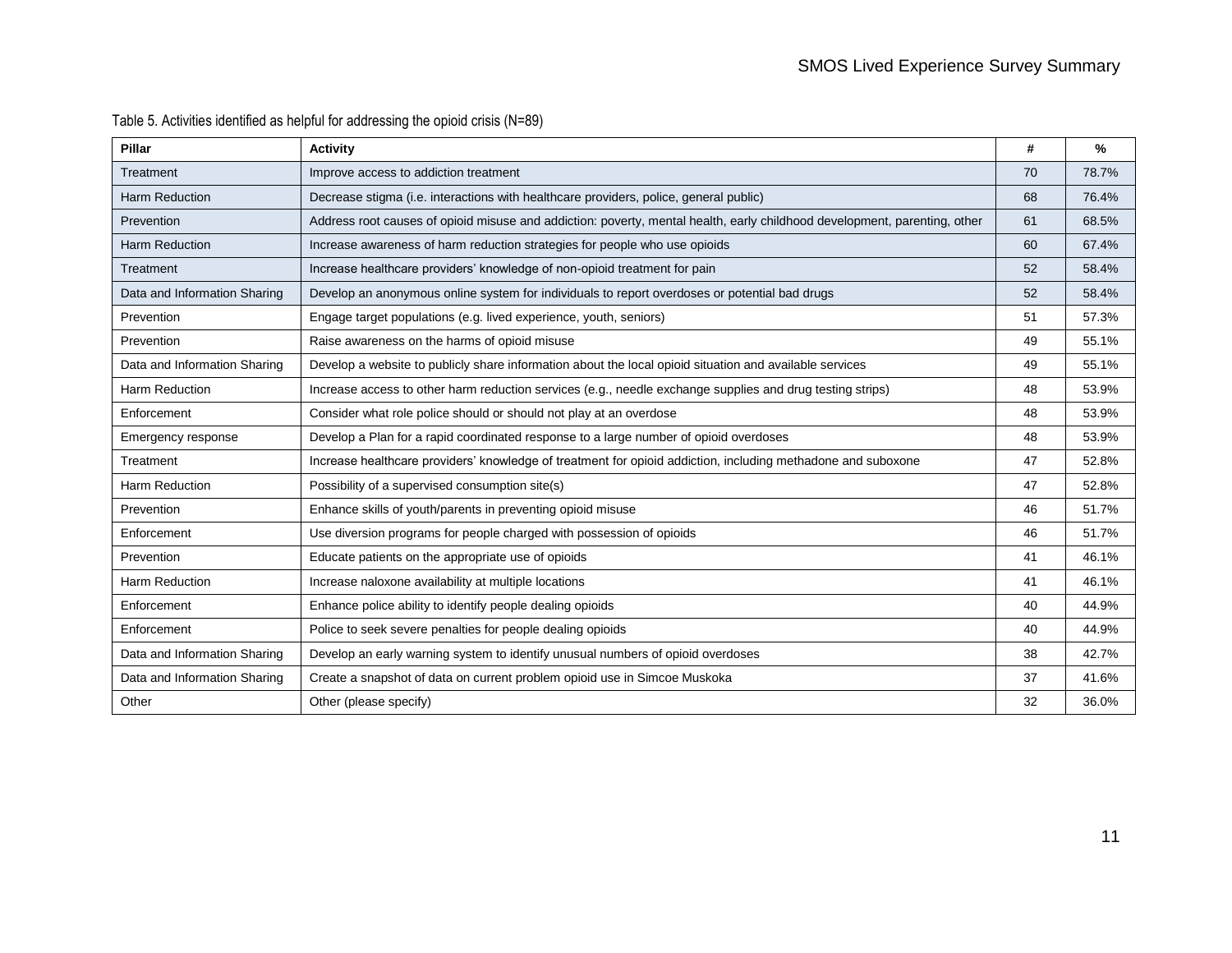<span id="page-11-0"></span>

| Pillar                       | <b>Activity</b>                                                                                                                                                                                          | #  | %     |
|------------------------------|----------------------------------------------------------------------------------------------------------------------------------------------------------------------------------------------------------|----|-------|
| Data and Information Sharing | Develop an anonymous online system for individuals to report overdoses or potential bad drugs<br>Develop a website to publicly share information about the local opioid situation and available services |    | 58.4% |
|                              |                                                                                                                                                                                                          |    | 55.1% |
|                              | Develop an early warning system to identify unusual numbers of opioid overdoses                                                                                                                          | 38 | 42.7% |
|                              | Create a snapshot of data on current problem opioid use in Simcoe Muskoka                                                                                                                                | 37 | 41.6% |
| Emergency response           | Develop a Plan for a rapid coordinated response to a large number of opioid overdoses                                                                                                                    | 48 | 53.9% |
| Enforcement                  | Consider what role police should or should not play at an overdose                                                                                                                                       | 48 | 53.9% |
|                              | Use diversion programs for people charged with possession of opioids                                                                                                                                     | 46 | 51.7% |
|                              | Enhance police ability to identify people dealing opioids                                                                                                                                                | 40 | 44.9% |
|                              | Police to seek severe penalties for people dealing opioids                                                                                                                                               | 40 | 44.9% |
| <b>Harm Reduction</b>        | Decrease stigma (i.e. interactions with healthcare providers, police, general public)                                                                                                                    | 68 | 76.4% |
|                              | Increase awareness of harm reduction strategies for people who use opioids                                                                                                                               | 60 | 67.4% |
|                              | Increase access to other harm reduction services (e.g., needle exchange supplies and drug testing strips)                                                                                                | 48 | 53.9% |
|                              | Possibility of a supervised consumption site(s)                                                                                                                                                          | 47 | 52.8% |
|                              | Increase naloxone availability at multiple locations                                                                                                                                                     | 41 | 46.1% |
| Prevention                   | Address root causes of opioid misuse and addiction: poverty, mental health, early childhood development, parenting, other                                                                                | 61 | 68.5% |
|                              | Engage target populations (e.g. lived experience, youth, seniors)                                                                                                                                        | 51 | 57.3% |
|                              | Raise awareness on the harms of opioid misuse                                                                                                                                                            | 49 | 55.1% |
|                              | Enhance skills of youth/parents in preventing opioid misuse                                                                                                                                              | 46 | 51.7% |
|                              | Educate patients on the appropriate use of opioids                                                                                                                                                       | 41 | 46.1% |
| Treatment                    | Improve access to addiction treatment                                                                                                                                                                    | 70 | 78.7% |
|                              | Increase healthcare providers' knowledge of non-opioid treatment for pain                                                                                                                                | 52 | 58.4% |
|                              | Increase healthcare providers' knowledge of treatment for opioid addiction, including methadone and suboxone                                                                                             | 47 | 52.8% |
| Other                        | Other (please specify)                                                                                                                                                                                   | 32 | 36.0% |

# Table 6. Activities identified as helpful for addressing the opioid crisis by pillar (N=89)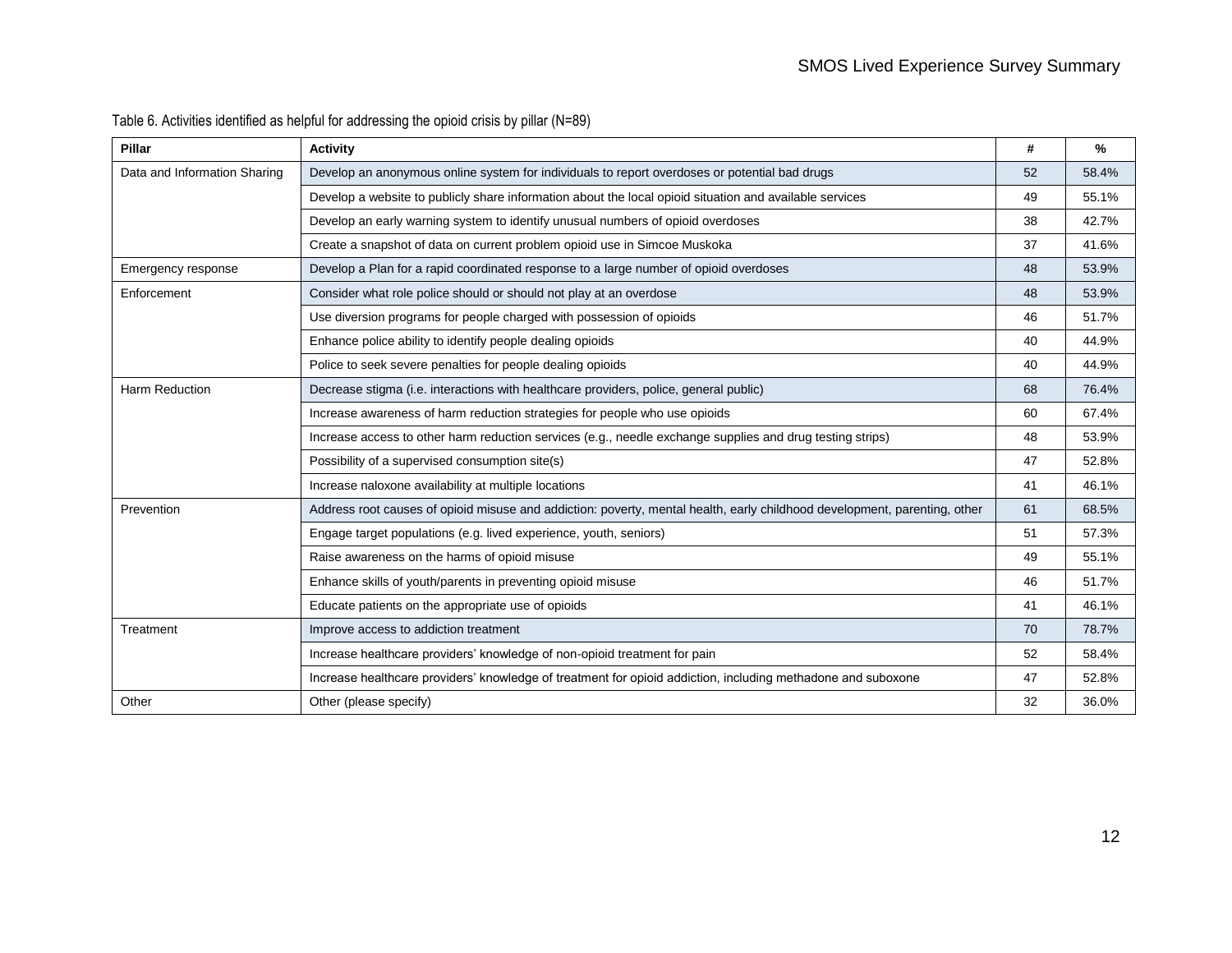# *Why these things would be helpful*

Seventy-four respondents provided a comment about why they felt the items they identified would be helpful, of which one was indiscernible. From the remaining comments, 10 themes emerged, with an additional category for general comments. Themes include opioid awareness and education (for the public, drug users, and prescribers; n=23), access to resources and services ( $n=18$ ), treatment for pain and addictions ( $n=14$ ), mortality reduction ( $n=12$ ), addressing this community crisis ( $n=11$ ), enforcement (includes both more and less;  $n=8$ ), stigma ( $n=5$ ), mental health and social risk factors ( $n=5$ ), community safety ( $n=4$ ), and anonymous reporting (n=2). In addition, seven general comments were received. The top two themes are described below in more detail.

Opioid awareness and education was the top theme that emerged for why respondents felt the items they identified would be helpful. Respondents spoke to awareness and education for the public, drug users, and prescribers. They also identified that a proactive approach should be taken which includes educating children, adults, and parents on preventing drug use; people should have more knowledge of opioids before starting to use them as they may not know what they are getting into (e.g., risk of addiction); the importance of knowing how to safely use drugs; lack of accurate information; and that knowledge is power. One respondent provided a direct quote about educating prescribers: "We need to educate doctors on prescribing opioids on how to stop people from using them."

Access to resources and services was the second theme to emerge for why respondents felt the items they identified would be helpful. Respondents identified there are gaps in service, more collaboration amongst community programs is needed and they should be on the same page, people don't know how to find help, and various services that would be helpful (e.g., mental health treatment and counselling, safe beds/crisis beds, detox centres, services for pregnant women and mothers). A direct quote received from one respondent illustrates that it can be hard to get support: "My son has faced many challenges. He was abused by his step-dad … so hard to get support. As he has grown his problems have gotten worse and worse." Another direct quote from a respondent identifies the need for supports now: "I need help today and help for my crew." A full list of comments received can be found in Appendix 1.

## <span id="page-12-0"></span>**Information Sharing**

Overall, the top three modes identified to share information with people who use drugs included: social media platform (69.3%), posted bulletins at places people often go (65.9%), and word of mouth through locations frequently attended (58.0%; see [Table 7\)](#page-13-1).

Twenty-five respondents specified one or more social media platforms, with the most common platform being Facebook (n=12). Twenty-two respondents specified places to post bulletins,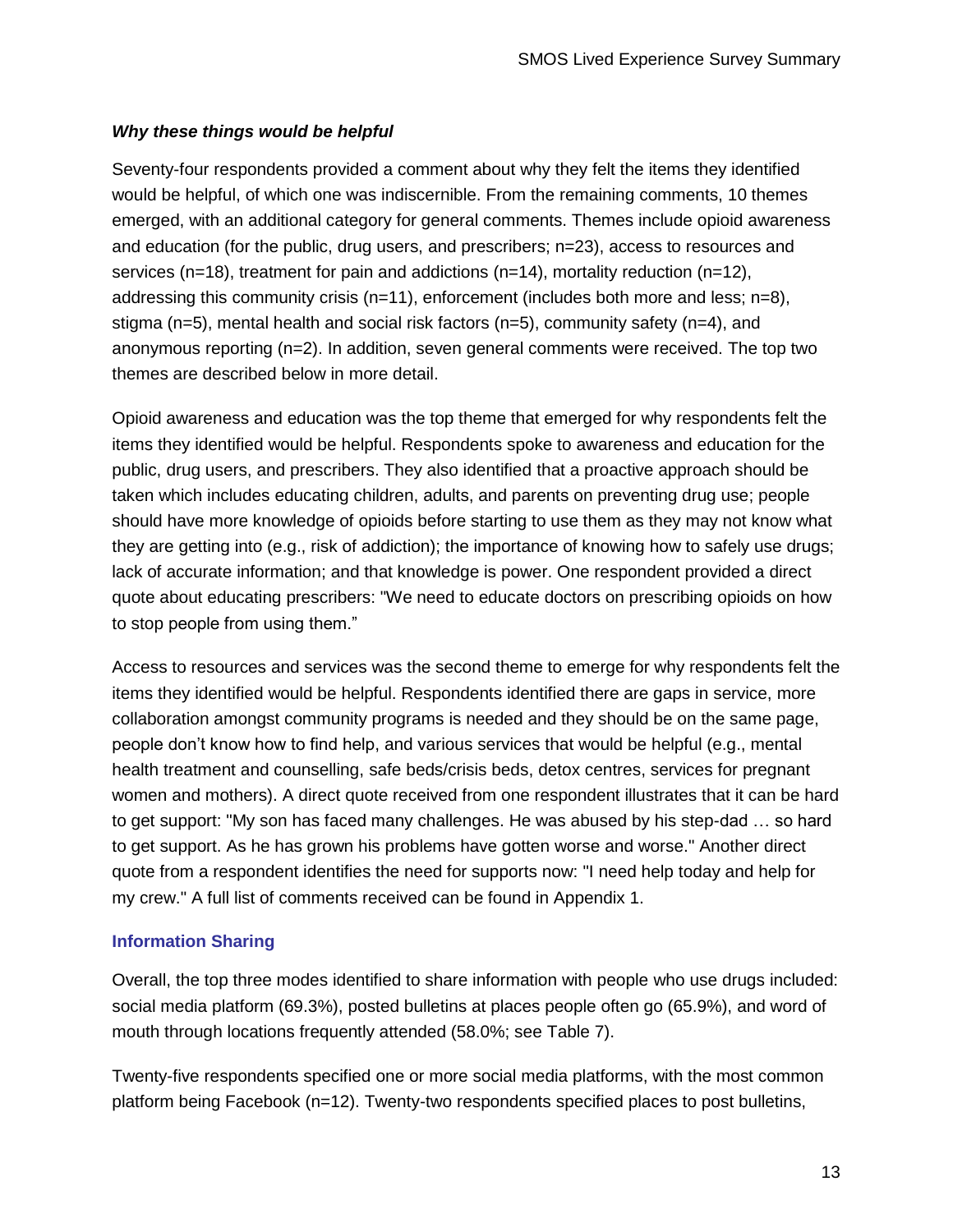which most commonly included Tim Hortons  $(n=8)$ , bus terminals  $(n=6)$ , and health care facilities such as hospitals, doctors offices, and clinics (n=5). Twelve respondents provided locations for sharing information through word of mouth, which most commonly included libraries (n=4); health care facilities such as hospitals, doctors offices, and clinics (n=4); and Tim Hortons (n=3). A full list of social media platforms, locations to post bulletins, and locations for word of mouth can be found in Appendix 1.

Twenty-seven respondents provided other ways to share information. From these comments, nine themes emerged. The themes overlapped with the close-ended answer options; however, respondents were able provide further elaboration. Themes include locations to share information (n=13), word of mouth (n=5), street outreach (n=4), multiple modes (n=4), social media ( $n=3$ ), emails ( $n=1$ ), television ( $n=1$ ), and social change projects ( $n=1$ ). The top two themes are described below in more detail.

The most commonly identified theme was locations, which included comments such as sharing information in locations that people living in low income are able to access, in areas known for heavy drug use, with dealers, and other specific locations (e.g., support groups, David Busby Centre, doctors' offices, schools, pharmacies). The second most common theme was word of mouth. Respondents highlighted the importance of peer-to-peer communication, telling their friends, that word of mouth is the best way, and word of mouth through those with lived experience. A full list of comments received can be found in Appendix 1.

| <b>Ways to Share Information</b>                    | #  | %     |
|-----------------------------------------------------|----|-------|
| Social media platform                               | 61 | 69.3% |
| Posted bulletins at places people often go          | 58 | 65.9% |
| Word of mouth through locations frequently attended | 51 | 58.0% |
| Radio news                                          | 42 | 47.7% |
| Television news                                     | 42 | 47.7% |
| Local newspaper                                     | 33 | 37.5% |
| Other (please specify)                              | 27 | 30.7% |

<span id="page-13-1"></span>Table 7. Best way to share information (N=88)

# <span id="page-13-0"></span>**Anonymous Online System to Report Overdoses**

[Table 8](#page-14-2) identifies whether or not respondents felt people in the community would use an anonymous online system for reporting overdoses or bad drugs, of which 60.2% felt the community would, 14.8% felt the community would not, and 26.1% were unsure. Seventeen comments were received; however, only nine provided additional information. Themes included fear of using such a system  $(n=4)$ , awareness and education is needed  $(n=3)$ , other reporting methods  $(n=2)$ , the need for anonymity  $(n=1)$ , and the need for community buy-in  $(n=1)$ . A full list of comments received can be found in Appendix 1.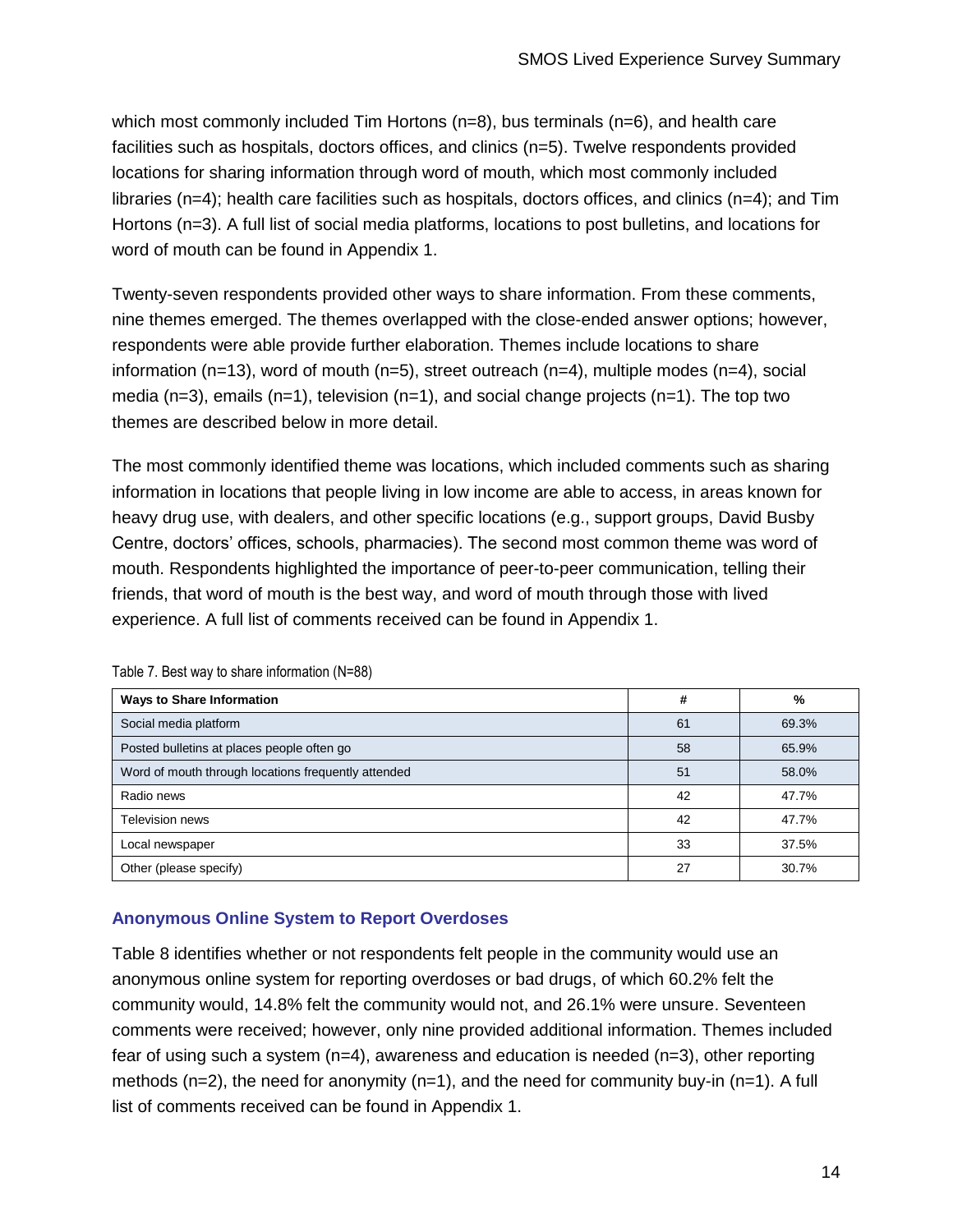| <b>Response</b>         | #  | %     |
|-------------------------|----|-------|
| Community would use     | 53 | 60.2% |
| Community would not use | 13 | 14.8% |
| Unsure                  | 23 | 26.1% |

<span id="page-14-2"></span>Table 8. Community use of anonymous online system to report bad drugs and overdoses (N=88)

# <span id="page-14-0"></span>**Overdose Prevention and Supervised Consumption Site**

[Table 9](#page-14-3) identifies whether or not respondents felt an overdose prevention site or supervised consumption site in the community would be used. Nearly two-thirds of respondents felt it would be used (64.0%), 12.8% felt it would not be used, and 23.3% were unsure. Twenty-five respondents provided additional comments of which two did not provide an answer to the question. The top three themes that emerged included concerns about police, confidentiality, and safety ( $n=7$ ); increased safety ( $n=5$ ); and additional services that could be offered at a site (n=5). A full list of comments received can be found in Appendix 1.

<span id="page-14-3"></span>Table 9. Community use of overdose prevention site or supervised consumption site (N=88)

| Response                | #  | %     |
|-------------------------|----|-------|
| Community would use     | 55 | 64.0% |
| Community would not use | 11 | 12.8% |
| Unsure                  | 20 | 23.3% |

# <span id="page-14-1"></span>**USE AND SHARING OF RESULTS**

The findings of the survey are in alignment with the draft work plans for SMOS. This report will inform SMOS in the following ways:

- To help prioritize certain activities over others (i.e. those that were cited as most helpful by respondents),
- To tailor activities based on the feedback (e.g., the best communication channels to use), and
- To decide whether or not to proceed with certain activities (e.g., anonymous online system for reporting).

This report will also be shared with survey sites and other interested stakeholders, and be made publicly available on the upcoming SMOS website, in order to support the incorporation of lived experience perspectives into opioid-related initiatives in Simcoe and Muskoka.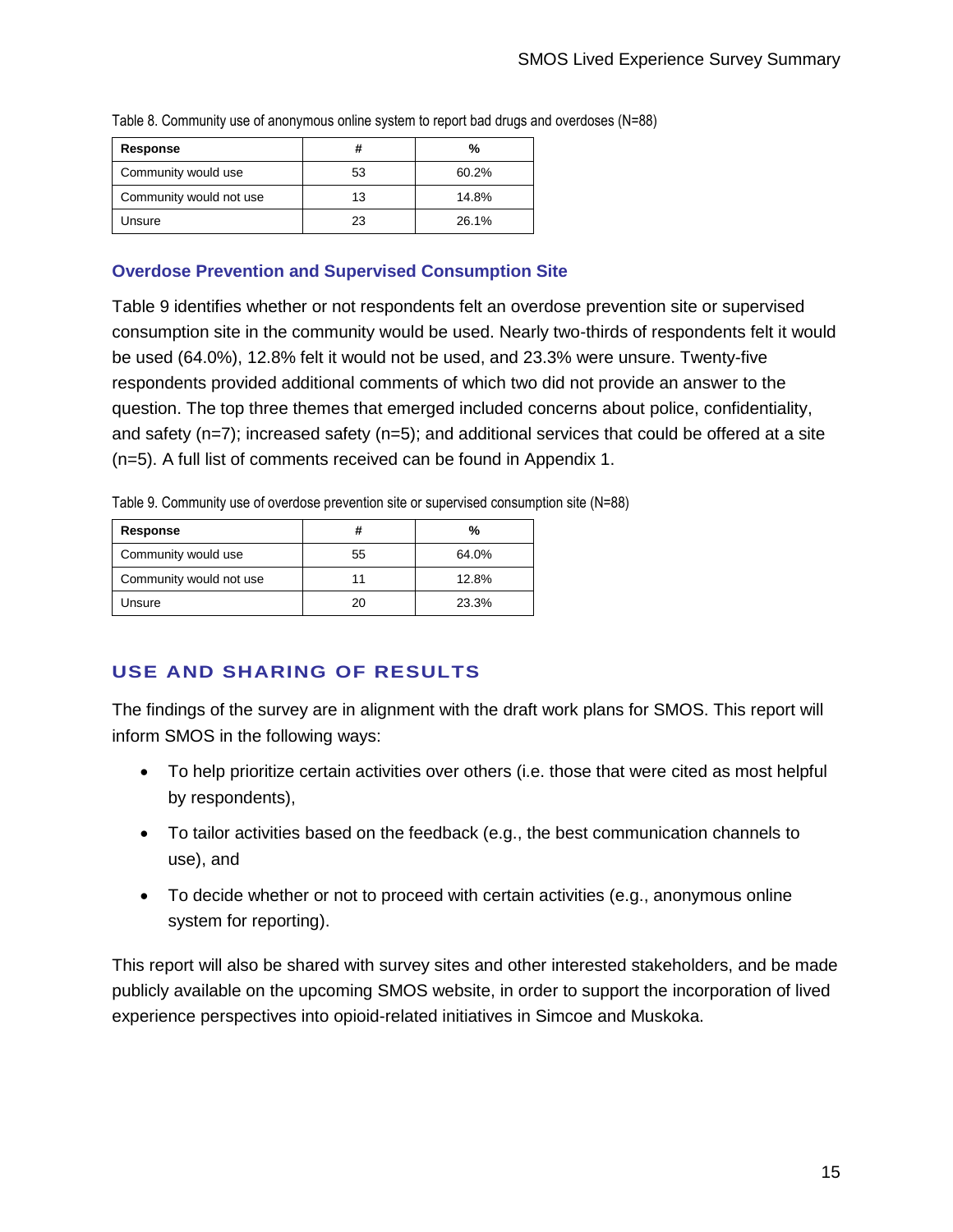# <span id="page-15-0"></span>**APPENDIX 1: OPEN-ENDED COMMENTS**

Each numbered entry lists all comments from an individual respondent, for that section.

- <span id="page-15-1"></span>**A. Other key problems respondents feel are leading to opioid misuse, addiction, and overdose in the community**
	- 1. People in pain from mental health challenges and not enough supports.
	- 2. "Epidemic because of fentanyl. Would like this separated from other opioids. Criminalization of people who use drugs creates isolation and 0 hope. No promise of a future. Lack of understanding of the serious nature of fentanyl/carfentanil. Availability of fentanyl in the drug supply. Pharmaceutical companies providing and producing fentanyl. Promotion of opioids but particularly fentanyl. Ease of importing synthetic fentanyl. Stigma - general public don't care about addicts and not treating like SARS epidemic, plague. Financial benefits to dealer, pharmaceutical industry of fentanyl sales. Greater poverty and mental health issues, more people on ODSP. Cost of living level (indiscernible), no jobs.
	- 3. Boredom-nothing to do
	- 4. Boredom
	- 5. Making it easy to get (doctor). Physical withdrawals easier to just keep more.
	- 6. People see it as a fun party drug. Don't see the harm it can cause.
	- 7. "Heroin starting to make a huge presence."
	- 8. Sister passed away. She had a lot of narcotics in her medicine cabinet. No one made sure they were disposed. Easy to get.
	- 9. Easy access to opioids through family doctor. Felt good, took pain away.
	- 10. Was looking at own use. Mom is a single parent. Mom in sex trade. Harms at home. Current youth is now included in sex trade.
	- 11. Hopelessness!
	- 12. Dr.'s fault they give too many
	- 13. Prescriptions are being sold on the street or stolen
	- 14. Desperation. Lack of belonging. Bullies. Lack of self-respect. Low self-esteem. Abuse. To escape. peer pressure
	- 15. People numb themselves. Increase heroin here with fentanyl. Hard to get treatment-wait lists. New OPP recruits have no street sense and are afraid to confront drug dealers, people are afraid to call 911
	- 16. Lack of things to do. Boredom. Decrease work.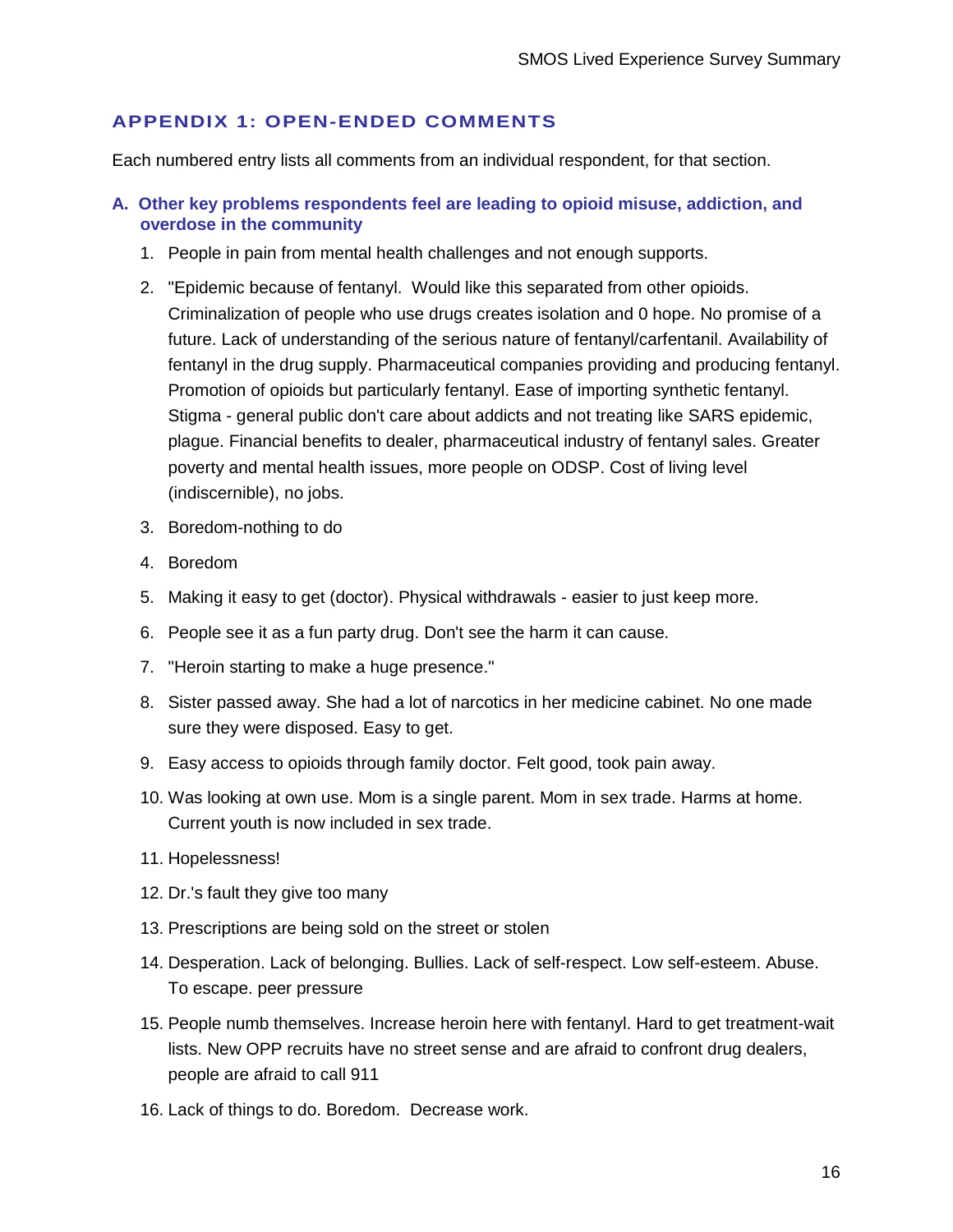- 17. Need to hear about the lack of awareness on the harms of opioid misuse every day. \*\*Lack of treatment for addictions. \*\*People wanting to get away from reality good things are gone. Pool halls. Dance clubs. Nothing for kids or singles. Everything is for seniors here in Orillia. There is a whole new Orillia on the other side of the highway. Cost \$8 even for a cab. Inaccessible.
- 18. Boredom. To fit in.
- 19. Over Rx not enough support for getting off. Lack of healthcare Lack of communication between doctors. (Methadone Dr. & physician).
- 20. "Abuse and molestation." "Everyone I talk to [who] uses heroin has been sexually abused or neglected."
- 21. Too tight controls re: accessing pain meds increase likeliness of accessing on the street. Sense of mistrust even when playing "by the rules"
- 22. Price. Really cheap.
- 23. No alternatives for pain management.
- 24. Lack of awareness on the harms of opioid misuse young students
- 25. Stop producing it
- 26. "City bound safe house. Lack of education. Need more people educating people in different formats. Social Media, t.v., radio.
- 27. Lack of education around stigma and drug use. Lack of education on how to use opioids safely.
- 28. Doctors handing them out too easily, every easy to get. Everyone I know got started by using as pain management.
- 29. The non-understandment of the drugs pharmacies prescribe as in anti-depressants, pills for skitzin and other sedative/stim pills they may prescribe for the people in poverty and mental illness. What Heroin is cut with. How Carfentanyl and other -- (indecipherable) are put in every drug plus misused. They should only smoke patches. METH!! NEEDLES!!
- 30. Young people are experimenting and being exposed to drugs like fentanyl-before they know it they're hooked
- 31. Accessibility people can say "pain". Benefits Dr. are being given to promote certain "pills" over others. Lack of testing of patients to see if they're taking prescribed meds (i.e. methadone)"
- 32. Over prescribing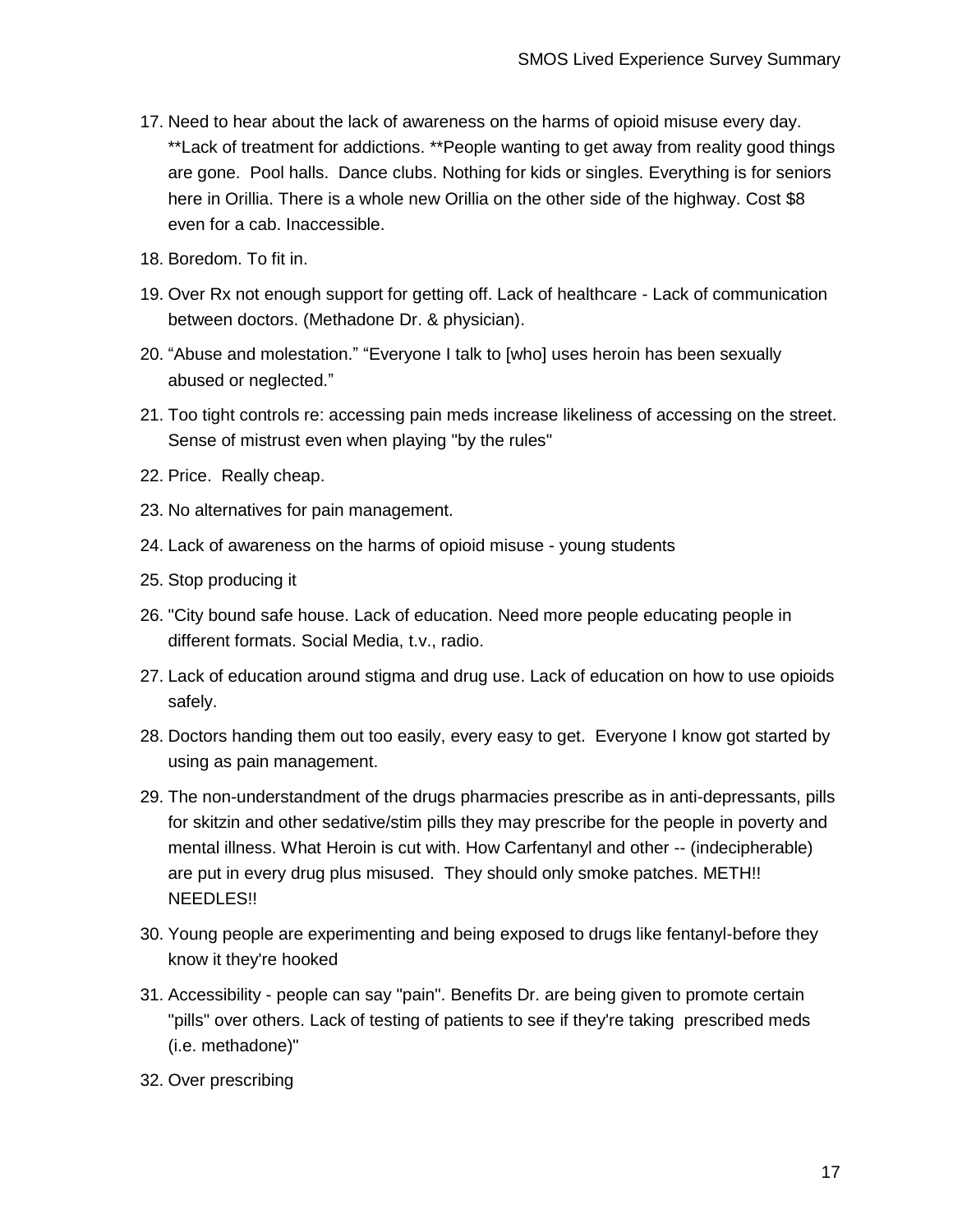- 33. Lack of alternatives for pain management-Chronic pain management that is not addictive and is effective
- 34. Hard to analyze (indiscernible)
- 35. Peer pressure
- 36. People looking to escape
- 37. Lack of "clean" tools to feed addiction.
- 38. I don't believe in harm reduction or safe injection sites.
- 39. Need more places for people to congregate away from the streets. More outreach workers and drop in centers are needed.
- 40. More supervision in shelters to stop drugs from coming in to shelter.

# <span id="page-17-0"></span>**B. Other ways respondents feel would be helpful to address the opioid crisis in the community**

- 1. Give children coping skills from a very early age. People in helping field have tools to identify red flags and then connect person and family referred to supports. Decrease wait list times. Need more immediate access to treatment and appropriate for age group. Improve access to addiction tx - time that tx available i.e., after hours (not just 9 - 5). Teachers/schools/education system aware of behavioral challenges and aware of various strategies i.e. mindfulness, yoga etc. Children spend a great deal of time at school. Need to look at -- the person supplying heroine/fentanyl being charged with a "criminal offence". \*Concern i.e. OD death deemed a ""mishap adventure"". Person who uses the drugs is in ""pain"" and should be helped not charged. Person selling drug is getting financial gain and using drug as a weapon. First responders support and education. Address 'attachment fatigue' (compassion fatigue) Committee disseminate information. Needs organizations willing to provide updates to share with community. Presentation and community outreach. These no not really directly support those people that use. Front line support."
- 2. Building strong sense of community. Sense of inclusion. More compassion towards people experiencing addictions, homelessness. Paid staff to link to services. People on street to assist people who use to find homes, jobs, fill out forms. Individual units for people to live in privacy. - Hope -. "One window service" for tot coordination. Dealers who provide/sell fentanyl or Carfentanyl cut into other drugs. Dealers charged with murder - police officer walking addict home and sharing kindness. Speak to persons as you would to somebody you care about. Less criminal records. Diversion programs vs jail which affects ability to get a job. Revolving door of criminalization. Repeal safe streets act which sends panhandlers to jail and they can't get a license. Create a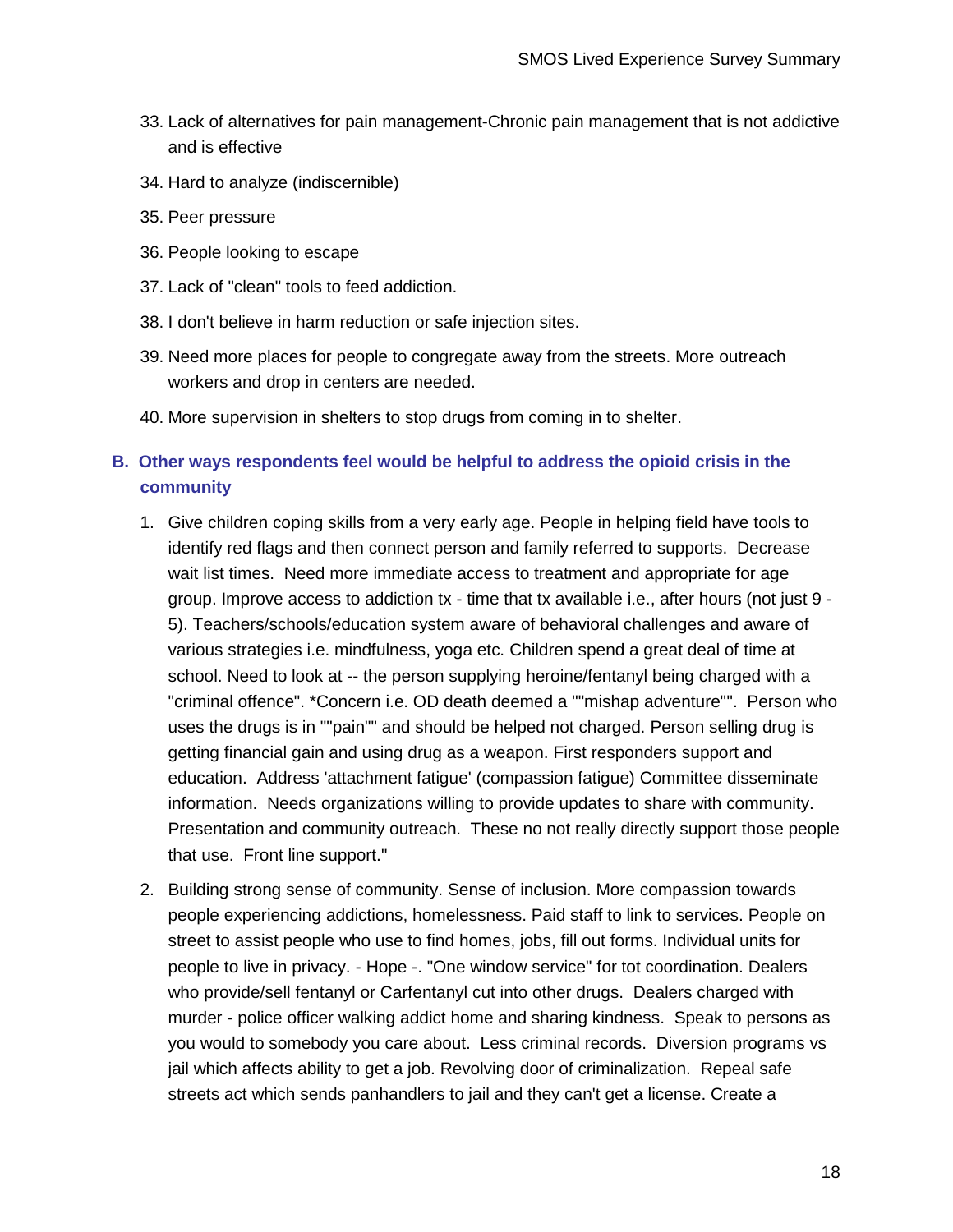snapshot of data: local paper stating # of deaths locally. If person has OD - mandatory 24 - 48 hours stay in hospital and mandatory counseling. Making people feel like they belong to the community. Supportive sense of community, non-judgmental. "Charge doctors that overprescribe."

- 3. No
- 4. No to data or information sharing
- 5. Note in Prevention: enhance skills (Adult)
- 6. Treatment: note -"doctor over prescribing". Enforcement note: "did not find this a priority".
- 7. Enforcement No response was noted in this section.
- 8. "I don't care about data sharing"
- 9. Make it part of school education
- 10. Get physicians to cease prescribing them. All Health Care Professionals should be on ONE system.
- 11. Was previously on methadone for pain, which worked much better than oxycotin/oxyNEO. That said, patient was tired of stigma attached to methadone. Also coverage was not
- 12. Treatment-Improve access to addiction treatment Mental Health. Need stiffer penalties and consequence. Need to be a priority. Money to help police fight the issue. But really need money spent with youth and counselling.
- 13. Going to jail needs to be more about rehabilitation vs making people harder. Most people doing drugs have no phone or internet or computer. Library has limited hours.
- 14. Decrease # pills provided. Need crisis line.
- 15. Need to offer treatment for people who don't know it's there (indiscernible). Trauma groups. Opioid recovery groups. Mental health help groups. People follow the crowd of their peer group. Need to be told they need help and offer it. Some don't know they need help.
- 16. Too many people just get a slap on the hand. Send them to jail and get the word out.
- 17. Needle safe injection site 24/hrs. need needle exchange, access and disposal 24/hr
- 18. Enforcement around schools. Police go depending on situation. (go if situation. violent). Increase police focus on dealers. Better communication between addiction and providers and family Dr. etc. Use non-opioids 1st for pain - more pain and options including exercise programs.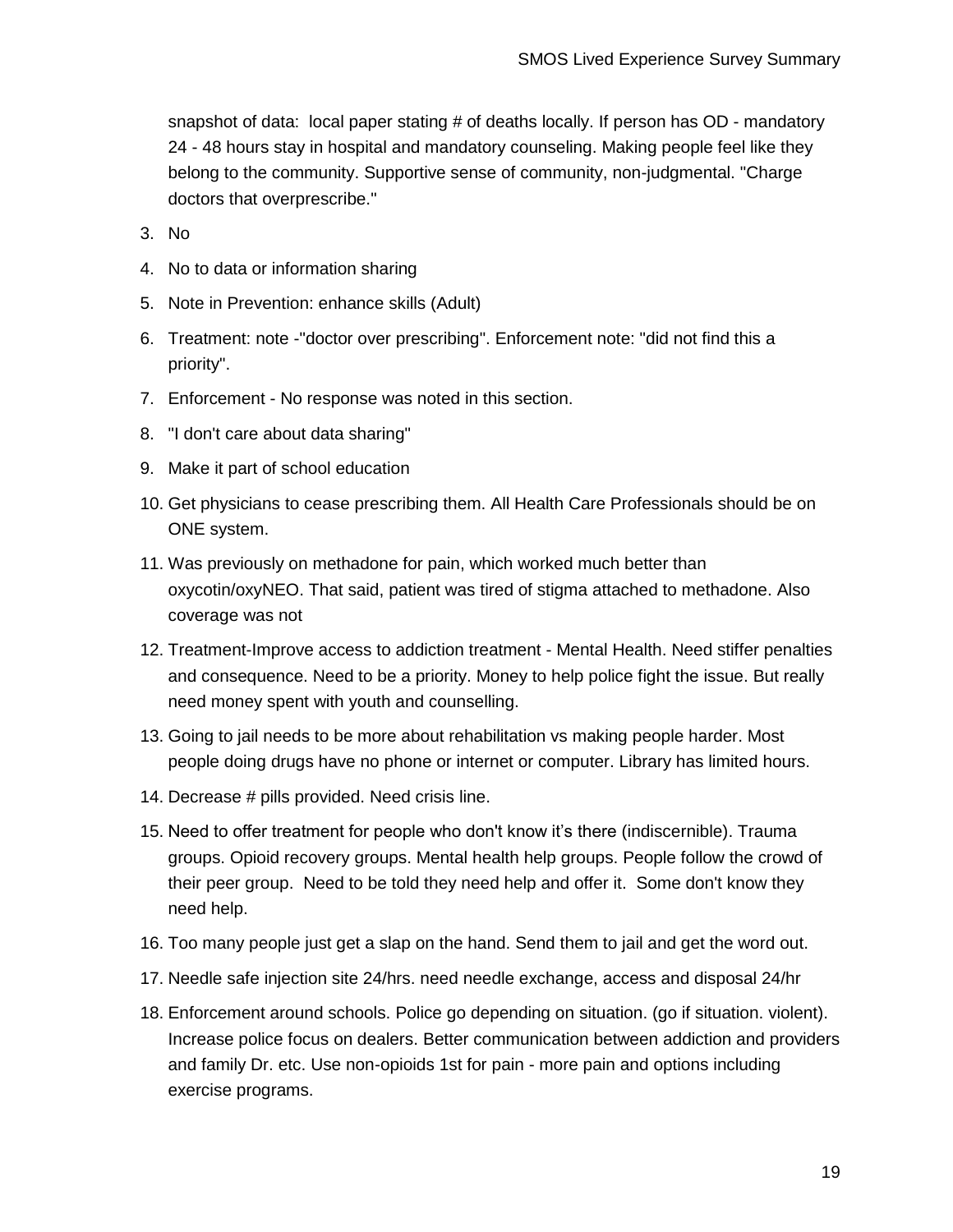- 19. Fire department: "Stop being his friend, he's a dick". What a fireman told me after responding to my friend who OD'd in my house.
- 20. Treatment: i.e. other options including cannabis. Better education from doctor re: downsides of opioid use (i.e depression). Not open to cannabis as medication but less harms. Better care and support at physician level most important.
- 21. Prevention: younger generation. Treatment: have access for treatment without cost. Enforcement: No Judgement just assistance.
- 22. All emergency personnel should be more educated. Go to the schools-teach adolescents. Grade 12 diploma should have more than 1 health & P.E.
- 23. All of the above. Except for arresting people who deal opioid (give them a fine).
- 24. Treatments waiting 13 months to see a psychiatrist. Decrease stigma-Hospital! More education - police should have more training.
- 25. Educate patients on the appropriate use of opioids. Pills! Only Pills! Address root causes of opioid misuse and addiction (needles!). Explain that everyone does drug just they don't end up with incurable mental disabilities. If a drug goes in your face it attacks the brain right? So if we change how hydromorph's or oxy's are chemically arranged the filler in these drugs can be differently synthesized into drugs that can control yourself into intelligence and away from illnesses. In fact, could and can be used to control or even fix the illness by changing the chemical compounds of your blood into Anything You Want. *(Client gives before and after examples - drawings)*. If you control the compound of pills the drug/opioid is ineffective actually completely beneficial.
- 26. Controlled substance such as methadone: weekly does, urine tests, clinics. i.e. deaths and leftover medications - risk of going on to streets. Using other pain medication, preventing at a Dr level, government level of limiting patients prescribed - changing composition of pill to not allow it be changed (intended use only. in terms of ingestion).
- 27. Awareness/discussion that misuse exists in all areas of society. More education in school. Police act as 1st respondents but supports for individual follow-up with police.
- 28. Emergency, one time (indiscernible)
- 29. Shouldn't be withholding other opioids. Police shouldn't be arresting folks for using dealing. Reducing crackdown on opioid possessions.
- 30. Survey of drug paraphernalia, people shouldn't be jailed for
- 31. Older doctors hand out opioid meds too easily.
- 32. Bag searches as people enter public places like the shelter.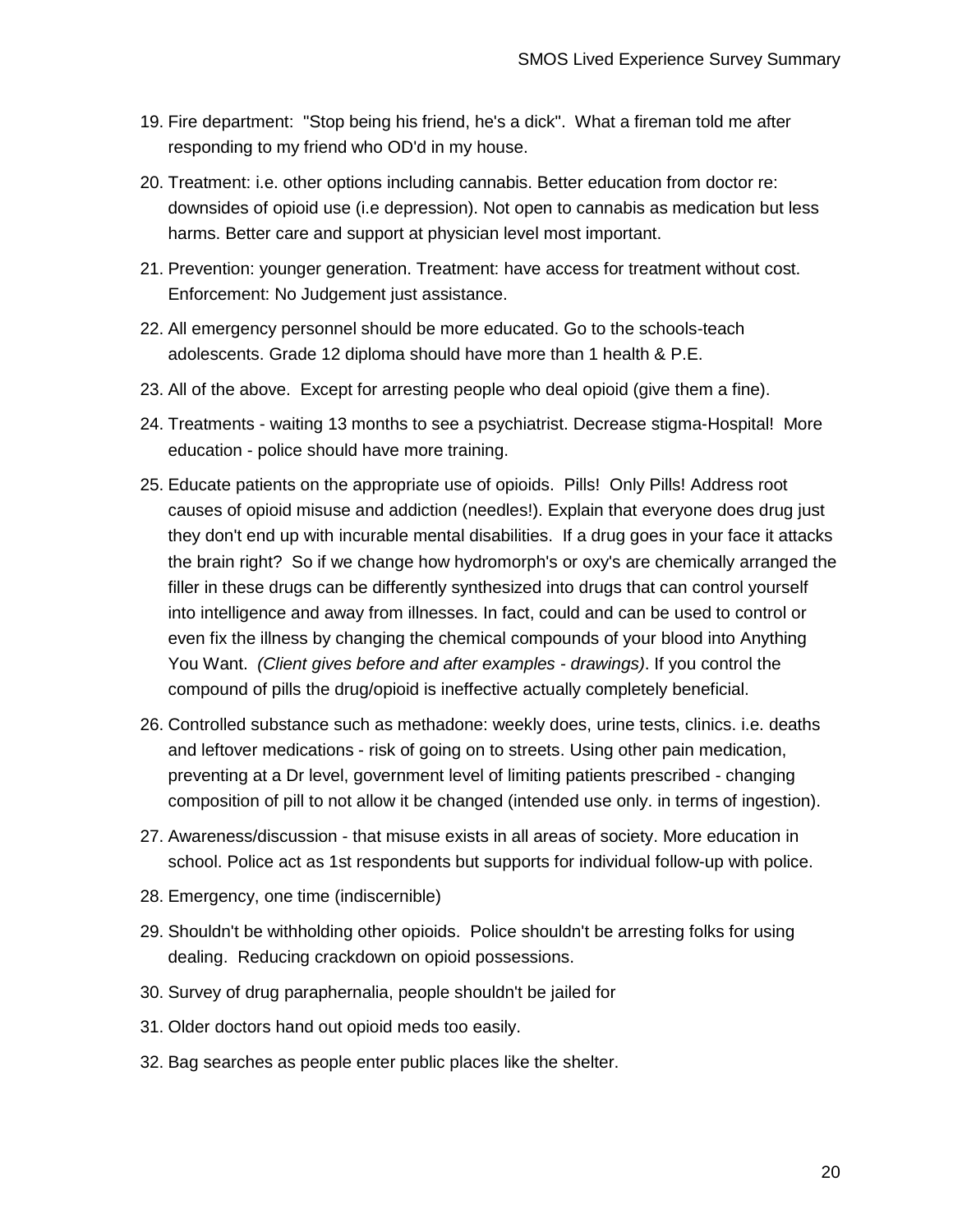## <span id="page-20-0"></span>**C. Why these things would be helpful**

- 1. Teaching skills is priority and supporting people in pain (physical/emotional) would address issue at the start. It would (indiscernible)/address root causes of addiction youth at risk."
- 2. If dealer charged with murder there would be less people dealing.
- 3. To stop the boredom and to help save people's lives
- 4. To help those who are struggling with no resources
- 5. To help save lives
- 6. To stop the whole crisis we have going on.
- 7. To help stop people dying
- 8. We need to educate and have stiffer penalties
- 9. To make our community safe
- 10. Something has to be done.
- 11. To keep people safe as our community is in trouble.
- 12. Better than nothing
- 13. To save people from having to go through what I've gone through.
- 14. Covers all areas of the problems. Need to look at all areas. Access to resources. These people aren't bad people
- 15. Increase educating that "anyone" can become addicted to opioids. Decrease stigma. Need early education for kids - always warned about alcohol. Need more about drugs.
- 16. I think a more proactive approach would be most beneficial, early childhood education on the harms of drugs both narcotic and prescription drugs, adult or parental courses as well looking at alternative treatments, having crisis beds in our community for some individuals who wish to come off some opiates.
- 17. People to have more knowledge on the bad effects of opioid use.
- 18. Need services in place for pregnant woman and mothers
- 19. People should have more knowledge. Did not know what to expect or risk of addiction when starting to use opioids. Did not know opioids were highly addictive.
- 20. Grandson died of an over dose in stairway of a building. I was taken off fentanyl which was working for my pain. We had to sign sheet to say we were taking it and we had to hand in are patches but it was worth the trouble to be able to take it but because people abused it and now it is found in street drugs, I had to be taken off it and was put on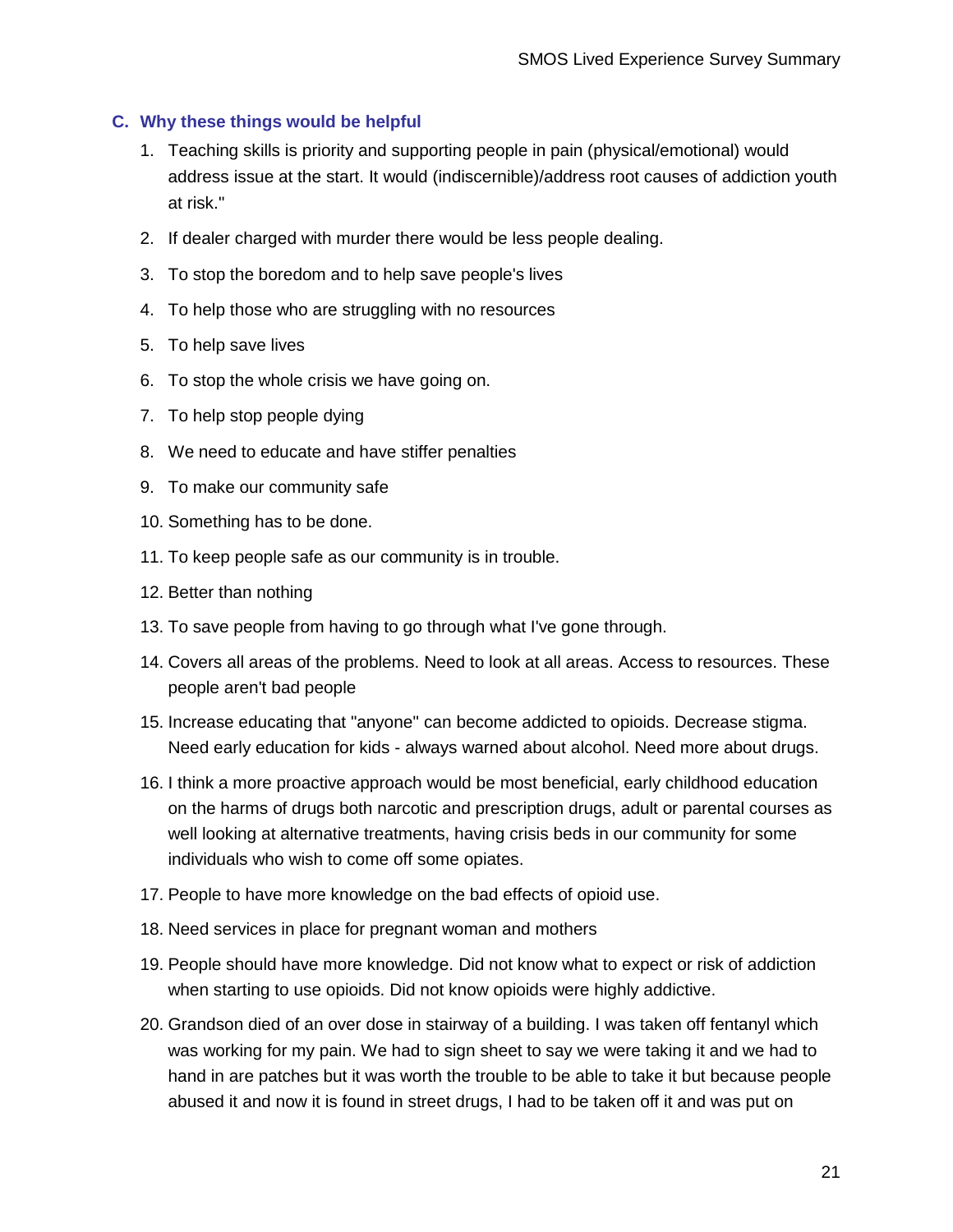Suboxone 8+2 2 times a day which does not work one bit but I have no choice but to take it.

- 21. Knowledge is power. The more you know the better off you will be.
- 22. Increased awareness for the public and professionals may benefit the scene of an overdose. Lack of affordable housing needs to be taken care of. A shelter for men may be an opportunity to further education of users. Detox centres and safe4 beds would be great.
- 23. To increase danger awareness
- 24. "My son has faced many challenges. He was abused by his step-dad and we have tried so hard to get support. As he has grown his problems have gotten worse and worse"
- 25. "We need to educate doctors on prescribing opioids on how to stop people from using them".
- 26. "I do not have a doctor, helper, can't get Ontario Works, don't have my birth certificate, and my dad is an asshole." "I need help today and help for my crew."
- 27. "Parents did not accept me when I came out at home." "I always felt different, not understood." "I started using my parents drugs; slowly at first so they would not know."
- 28. "Because I'm struggling"
- 29. Not enough access to services. Drug use. Jail does not help.
- 30. We are losing people, they are dying and they did not need to.
- 31. There is a big problem and it's getting worse.
- 32. There needs to be more information, and other choices of prescriptions to give.
- 33. Getting the drugs off the street. More drug raids. Less prescriptions.
- 34. Same lives
- 35. Increase harm reduction and public safety
- 36. Reduce addiction
- 37. Preventing overdose/harm
- 38. Because there's gaps in service
- 39. Community Programs need to work closer together, on the same page-it will better help these "programs" (hospitals, treatment, police, mental health partners) getting on the same page.
- 40. They could all help decrease Narcotic issues in our community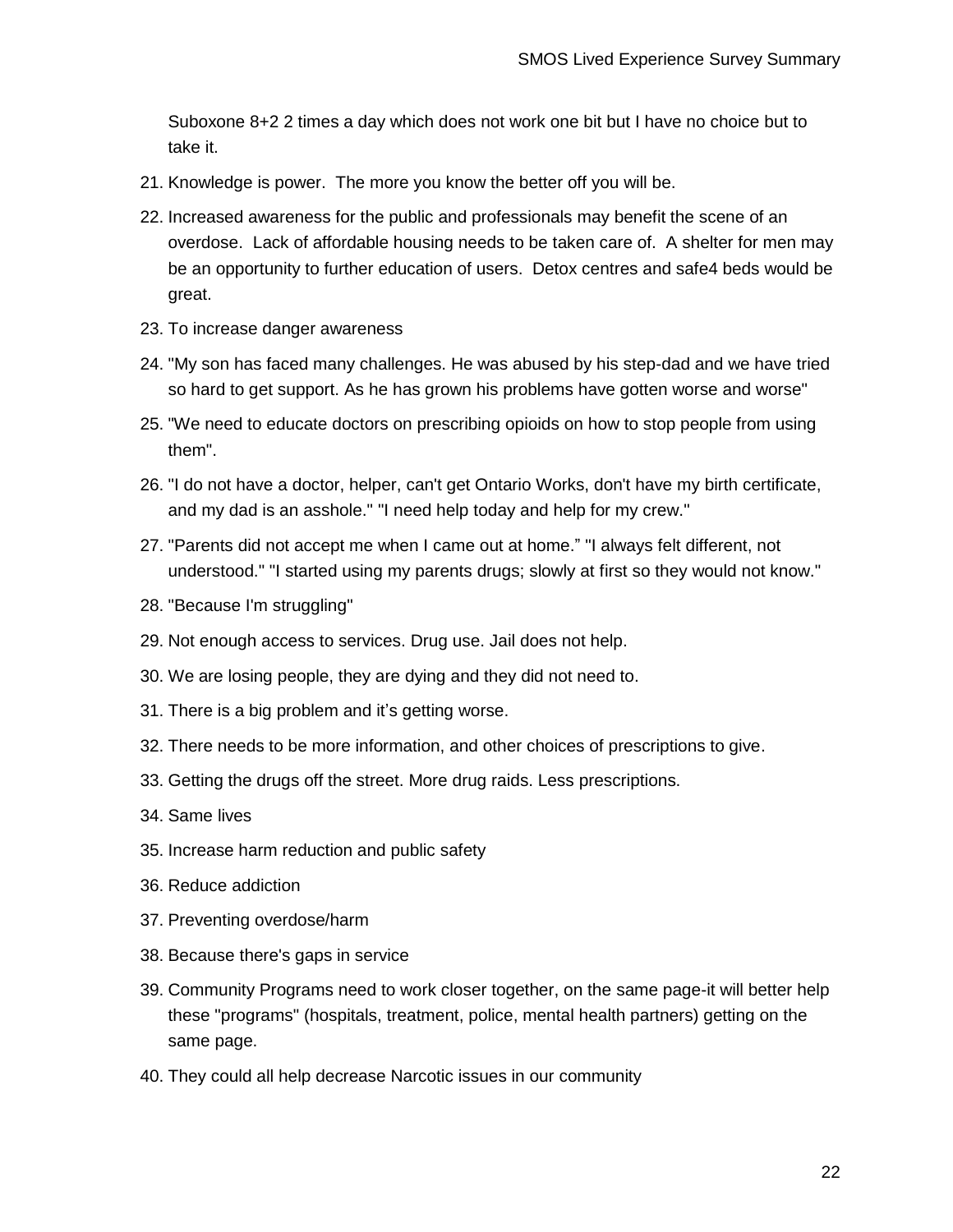- 41. To give information to people.
- 42. Because something has to be done about it.
- 43. Having more information would be helpful, especially for people who may not have a clue what they are getting into.
- 44. Need more mental health treatment and counselling. Often promised never received.
- 45. Health care professionals need empathy and relationship with lived experience. Had crushed vertebrae and need non opioid option vs addictive meds.
- 46. I see the situation in this city and others getting worse and taking lives at all ages. Needles are being left in public sites.
- 47. People need help. People don't know how to ask. Don't know where to go. Need group to come to them (indiscernible).
- 48. People need to know info about bad drugs
- 49. Too much of reliance on opioids for pain etc. Need to focus on other way of helping people.
- 50. Make everyone aware of what is going on.
- 51. Too many people keep selling prescriptions, getting multiple prescriptions from a variety of doctors
- 52. It will help prevent overdoses.
- 53. I think it's a dumb question. Look around you man! Everything I identified is going to save lives!
- 54. Need more police enforcement
- 55. Need to save our children
- 56. Education is important
- 57. The problem needs to be stopped from the root. It is killing people and it needs to stop. Other medications can deal with pain that won't have the same addicting affect.
- 58. Anonymous collection of information that complies all input.
- 59. I don't believe in the other areas people use drugs for many reasons, not just to "escape" trauma. This survey is stigmatizing itself. Language used creates sigma like "misuse", "addiction". I believe people should know how to use their drugs safely. Either in a safer space or at home. Provide no barrier access to Naloxone. Need more detox centres.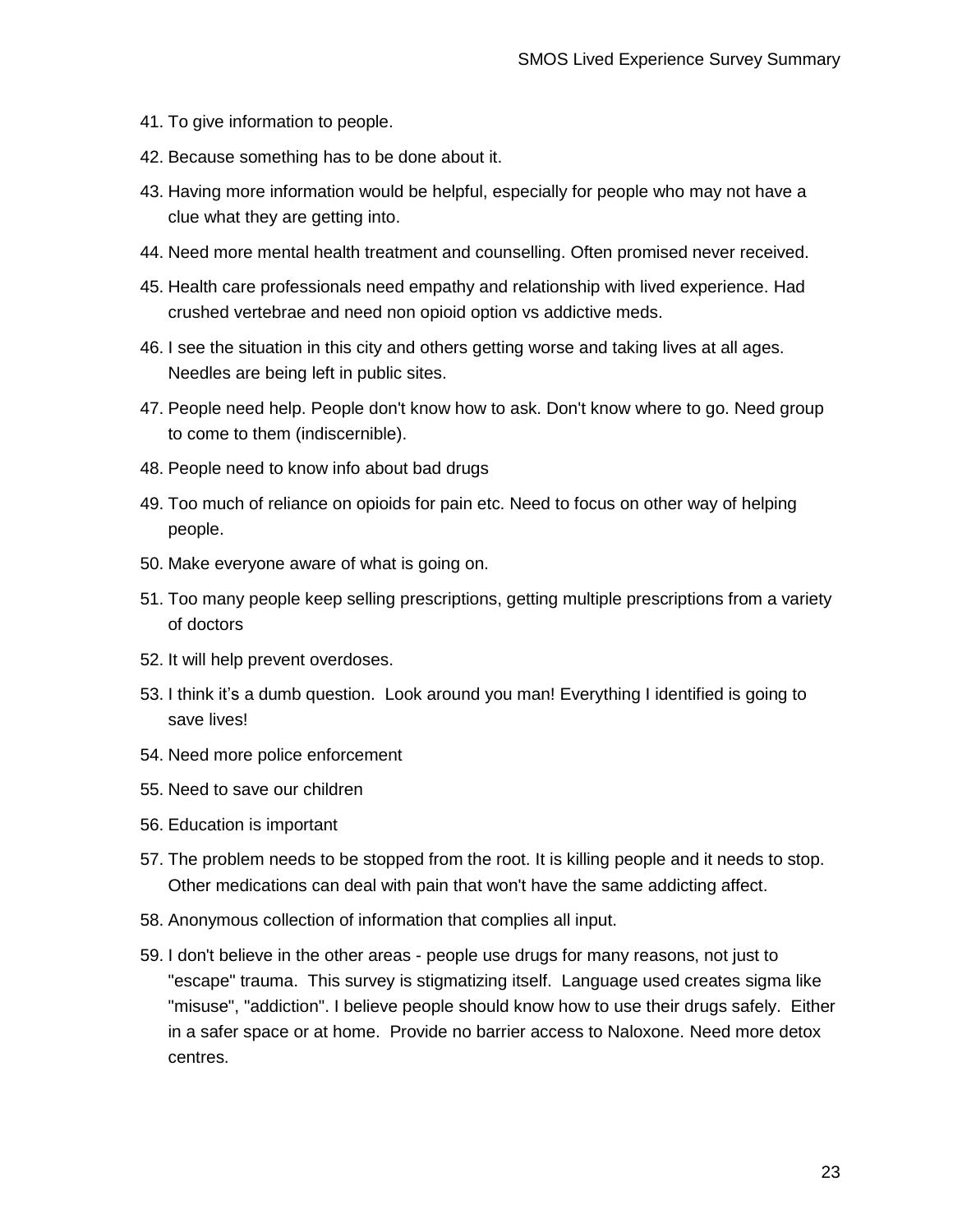- 60. You'll have less people dying. Help people get off of opioids. Help people get their life on track. Help people to feel that they are NOT the scum of the early. Less people would be going to jail, especially minority groups. White society wants to round up all the brown people so they don't have to deal with them.
- 61. More education and awareness will change how we help and make change
- 62. It completely erases crack, meth and heroin out of history. Read it and think. You have this Power!! Just DO It!!
- 63. Not enough people (users and non-users) have accurate information about the drugs out there.
- 64. Someone's got to try something. On a basic level decrease the ability to obtain. Way to find out who's doing what.
- 65. I wish these were there when I was there, when I was an addict.
- 66. Raise awareness would inform the population about harms that opioids cause, hence knowledge is power. Access to treatment could help users to access treatment. Anonymous online system would help the county to see what region there is a height level of opioid use. There actions could be taken in that region.
- 67. Less enforcement. Random testing.
- 68. People are dying.
- 69. Stop people from dying.
- 70. Personal experience informs my opinion.
- 71. Lack of awareness, causes issues
- 72. More knowledge is better
- 73. Seeing (indiscernible)
- 74. More knowledge and resources can only help.

## <span id="page-23-0"></span>**D. Best way to share information**

#### *Other:*

- 1. Brochures in storefronts. Agency newsletters. Community influences i.e. respected teachers, actors, sports personality. Programs addressing addiction and mental health. Peer to peer communication. People share their experiences and impact. Start conversation easily and in schools. Ask youth - "Who do you listen to?" Who has influenced you? Messaging in paper that states # of OD's locally.
- 2. High schools, public schools, libraries, soup kitchens, churches, YMCAs, places where youth are likely to go. Places where low income are able to access.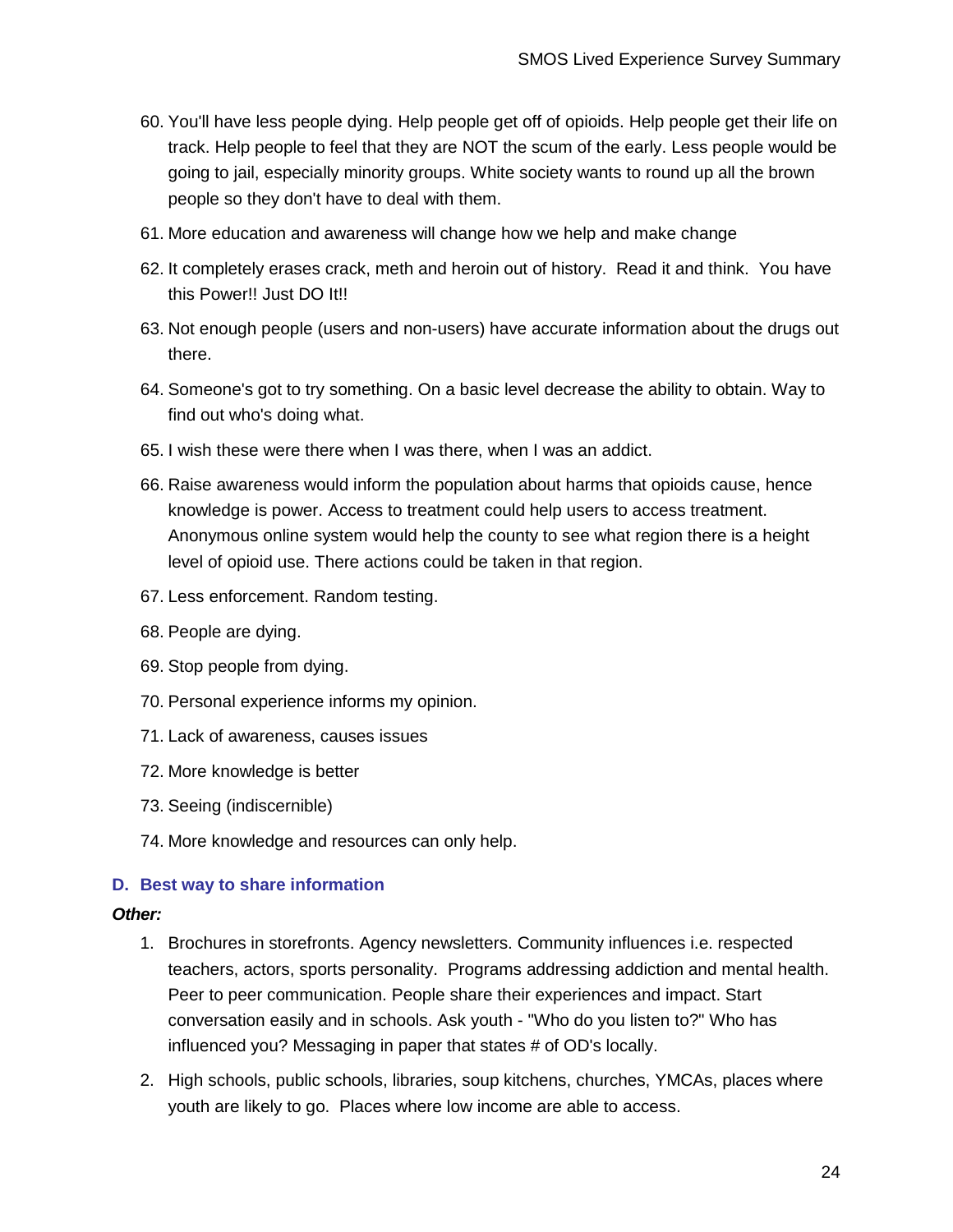- 3. AA meetings. Pharmacies.
- 4. All are important, people use different resources.
- 5. "Through my doctor"
- 6. Email lists. Through doctor office.
- 7. On the street
- 8. Snapchat, Twitter, Instagram
- 9. "Tell my friends"
- 10. No place in Orillia to get this information.
- 11. Teachers
- 12. Pamphlets at detox, Busby, Cara House
- 13. Drug stores
- 14. At the locally police department
- 15. Stem project at Georgian College by David Watt. Have a question get an answer.
- 16. Need to know they are safe and can talk about addictions. Groups come to them.
- 17. More it gets out the better!
- 18. Word of mouth best way.
- 19. Physicians / Health Care Providers
- 20. Share information with dealers! Heavy drug user areas.
- 21. Peers sharing their stories. A.A and N.A or 12 step.
- 22. Be on the streets talking to the people. They may not have access to computers, cell phones etc. Places where people can go to get help and information.
- 23. Every possible avenue
- 24. Endless but time-worthy.
- 25. YouTube commercials. Facebook viral ads. Netflix miniseries-very realistic images. TV.
- 26. Target groups of those with lived experiences to share with the public/users
- 27. Outreach workers

#### *Posted Bulletins at places people often go:*

- 1. Tim's; OW; CMHA
- 2. Everywhere
- 3. OATC, health unit, mental health, OW, ODSP, drugstore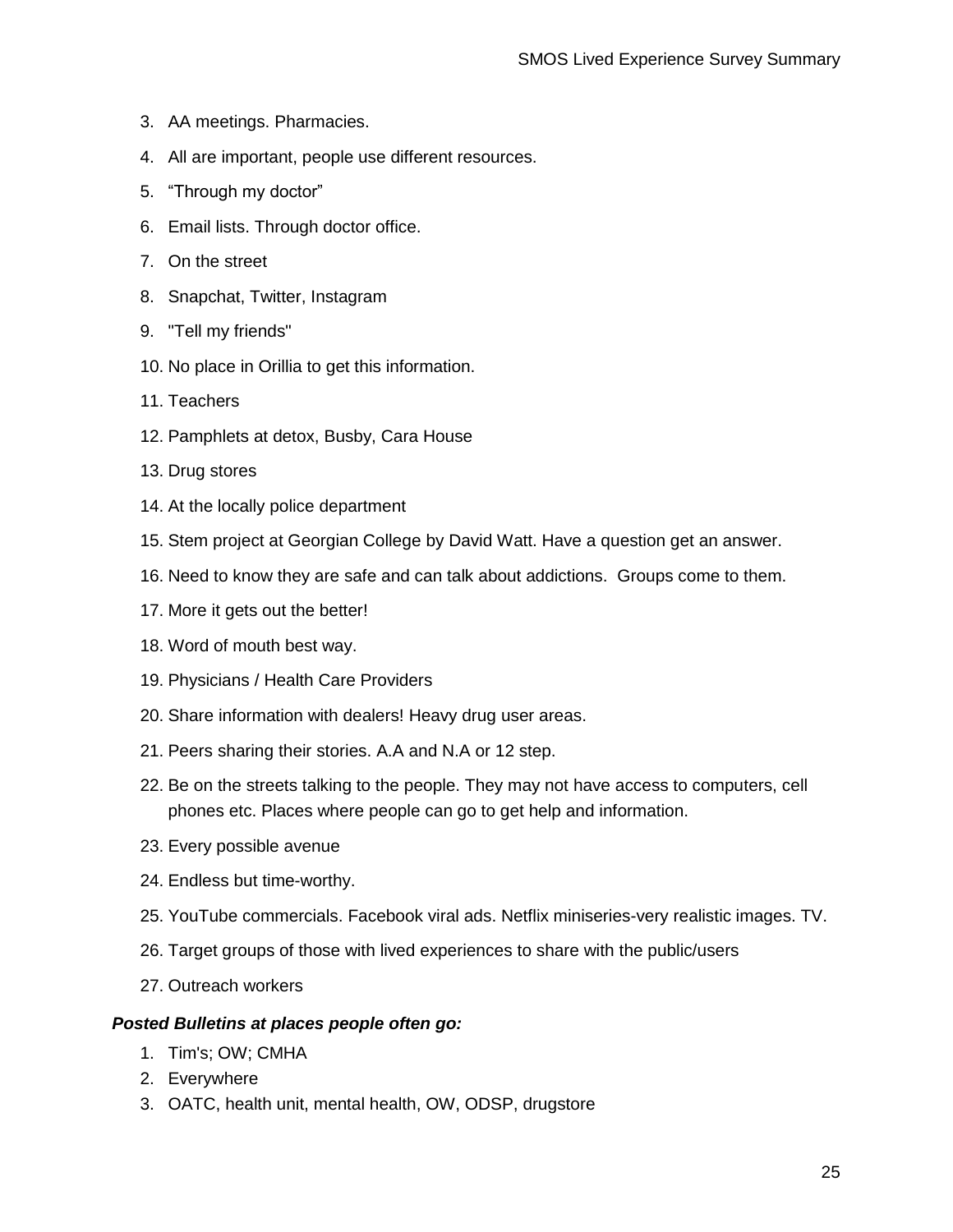- 4. OW, library, Guesthouse, Rosewood
- 5. OW
- 6. Tim Hortons; CMHA; Doctor's office
- 7. Tim Horton's downtown, Guesthouse
- 8. Pharmacies, clinics, hospitals, library
- 9. Laundromats/ Tim Horton's
- 10. Tim Horton's / Library/ Employment Centre/ Bus Shelters
- 11. YMCA Resource Centre/Library
- 12. Schools, Doctors, Hospitals
- 13. Laundromat, Tim Hortons, OATC
- 14. Tim Hortons
- 15. Bus Terminal
- 16. Maybe for some
- 17. Dr. Offices, medical centres, organizations OAT centres, Banks
- 18. Bus stops, coffee spots.
- 19. Bus terminal
- 20. Bus terminal, health centre
- 21. Bus terminal, subways (train)
- 22. Public spaces-movie theatres, banks, etc.

## *Word of mouth through locations frequently attended:*

- 1. Library, OW
- 2. OW office
- 3. Same as above (Pharmacies, clinics, hospitals, library)
- 4. Same as above (Tim Horton's / Library/ Employment Centre/ Bus Shelters) & clinics
- 5. YMCA, Library
- 6. Laundromat, Tim Hortons, OATC
- 7. Post "stuff" in Tim Hortons
- 8. Busby, Salvation Army, Emergency
- 9. The Well
- 10. Homeless shelter
- 11. Community health centre
- 12. Word of mouth, don't be afraid to talk.

## *Social media platforms:*

- 1. All of them
- 2. All of them
- 3. Any type
- 4. All of them
- 5. All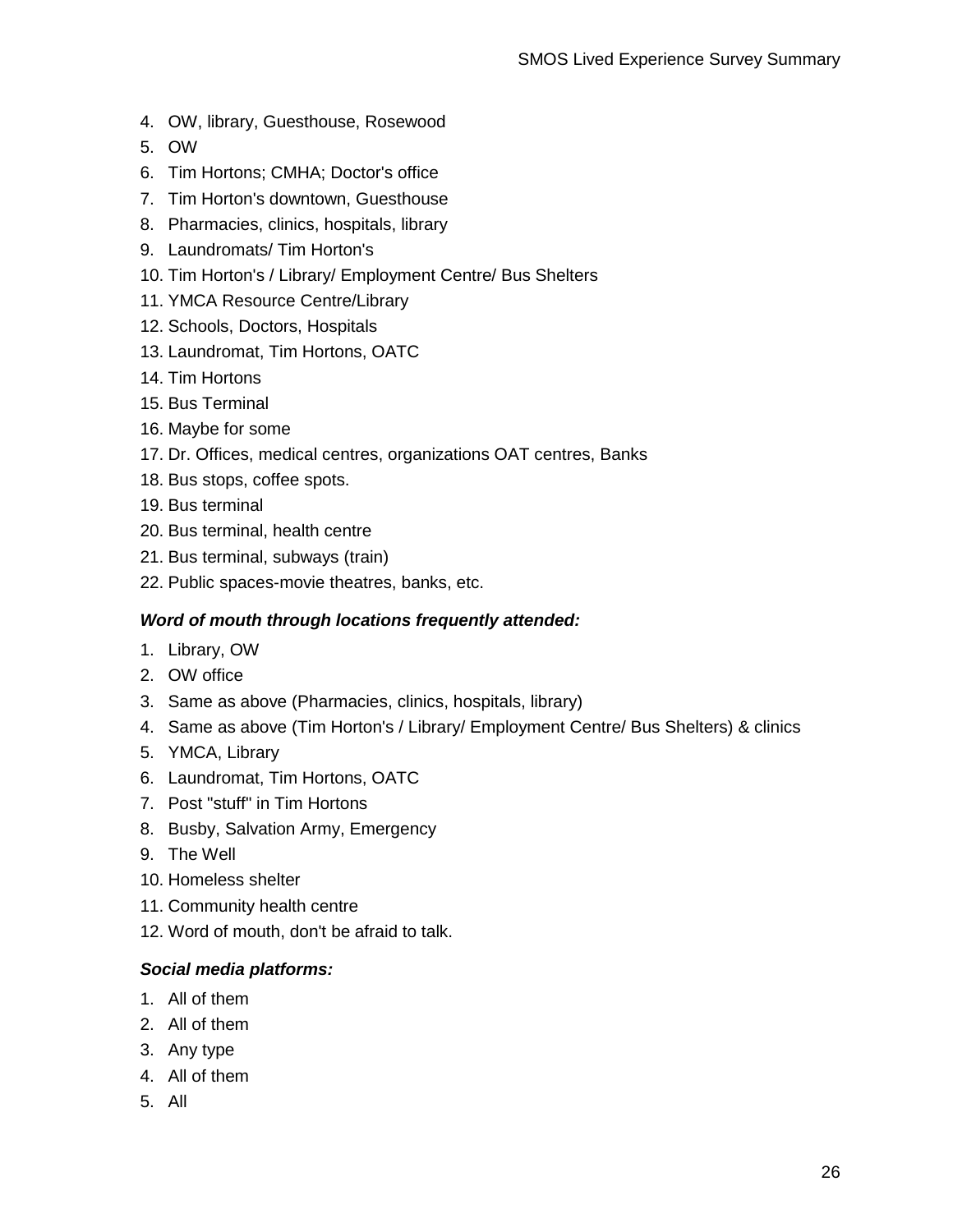- 6. All of them
- 7. Facebook
- 8. YouTube
- 9. Facebook
- 10. Facebook
- 11. Facebook
- 12. Facebook
- 13. Facebook
- 14. Instagram, young person s.m. sites
- 15. Twitter
- 16. Facebook
- 17. Share info FB twitter.
- 18. Facebook, Instagram
- 19. Facebook
- 20. Twitter 100%
- 21. Twitter
- 22. Facebook
- 23. Pop up ads on Facebook etc.
- 24. Instagram/FB/Snapchat
- 25. Best way

# <span id="page-26-0"></span>**E. Anonymous online system for people to report overdoses or bad drugs**

- 1. Radio station. Twitter. ? of agency not sure. Call in system not on line
- 2. I think it's a good idea but unsure if people will use it.
- 3. It's hard to say depends on people's awareness. How active the community is a whole at fighting it.
- 4. As long as it's completely anonymous.
- 5. Yes, yes, yes
- 6. Users may not use this however, friends and loved ones of user may report.
- 7. "No idea"
- 8. Always for that I'll get be in trouble if I talk about this
- 9. "Don't know until you try"
- 10. Would report overdoses
- 11. Would do it personally.
- 12. Nobody wants to be called a rat you could die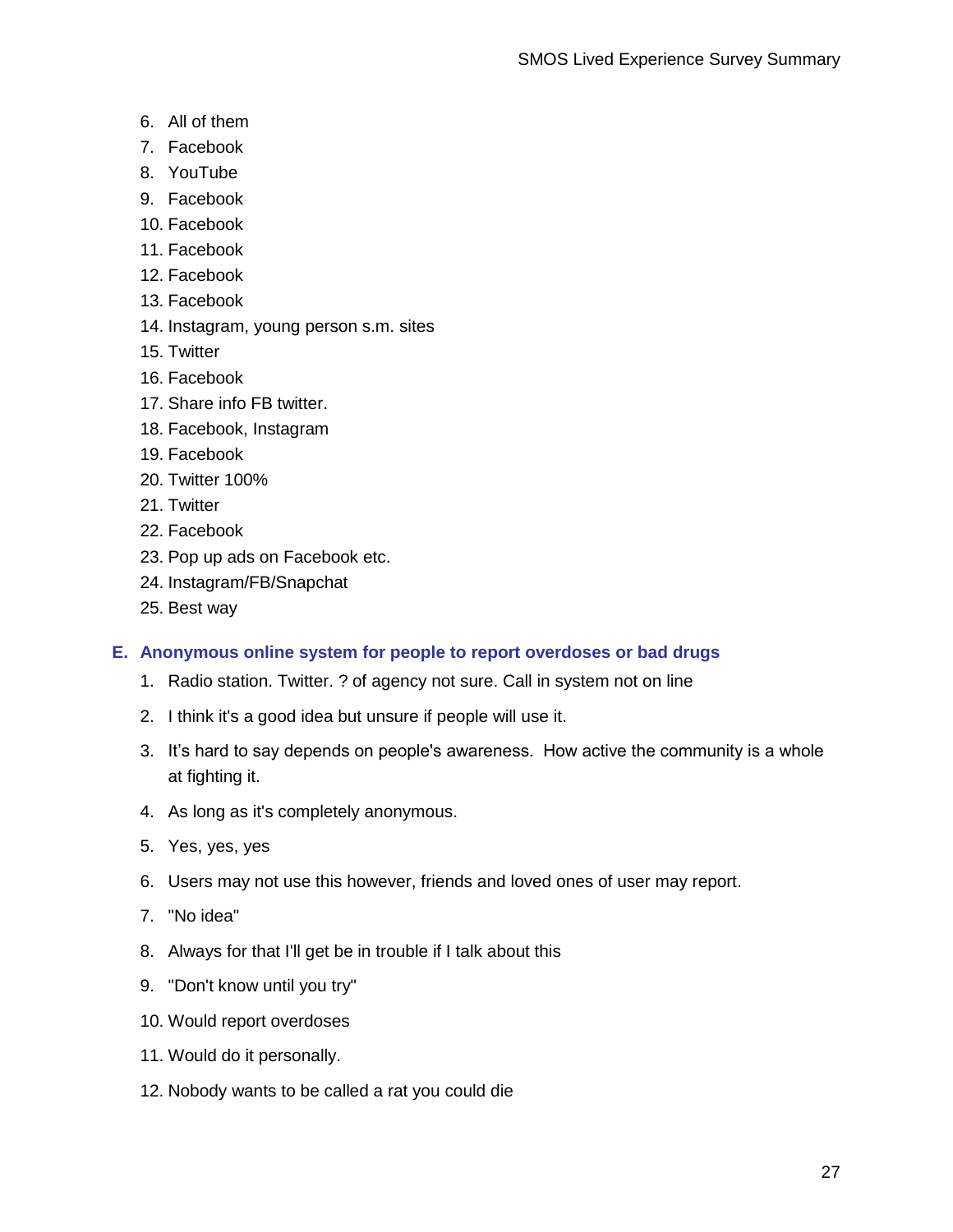- 13. Think new is good way of reporting. Have to get word out re: Good Samaritan Act so people call 911
- 14. Look at reportbaddrugs.ca
- 15. Don't care.
- 16. Those who use don't trust and those who don't use feel it isn't a problem.
- 17. People don't want to call in because they're afraid they will get in trouble.

### <span id="page-27-0"></span>**F. Overdose prevention site or supervised consumption site**

- 1. I think it's a good idea but unsure if people will use it.
- 2. If services were provided 24 hours rather than 9 5, I think it would be beneficial.
- 3. Worried about police and being charged.
- 4. A lot of information get shared at the site. People learn, education happens at the sites.
- 5. Do not want this in our community
- 6. "I don't want to be around others I don't know. They will take advantage of me."
- 7. "I would not go." "I don't think my friend would use it."
- 8. I do not think places like that work
- 9. Possible. If people knew that the workers were there to help and not pass judgement.
- 10. People who use often spend days together. It would be a safer site, less on health care system.
- 11. And in needed and must have counselling
- 12. Don't expect high numbers. People will doubt safety of its site confidentiality.
- 13. People would need to feel safe. Groups could be offered there.
- 14. A Safe needle deposit 24/7. Worried about kids.
- 15. Definitely
- 16. Without police
- 17. People would feel safer using in a space where they won't die or overdose.
- 18. I believe so. People would feel safe and not worry about overdosing.
- 19. People will be afraid to go there. Police knowledge will deter participation
- 20. Those who use worry about privacy and being anonymous. They would need to know the site could be trusted.